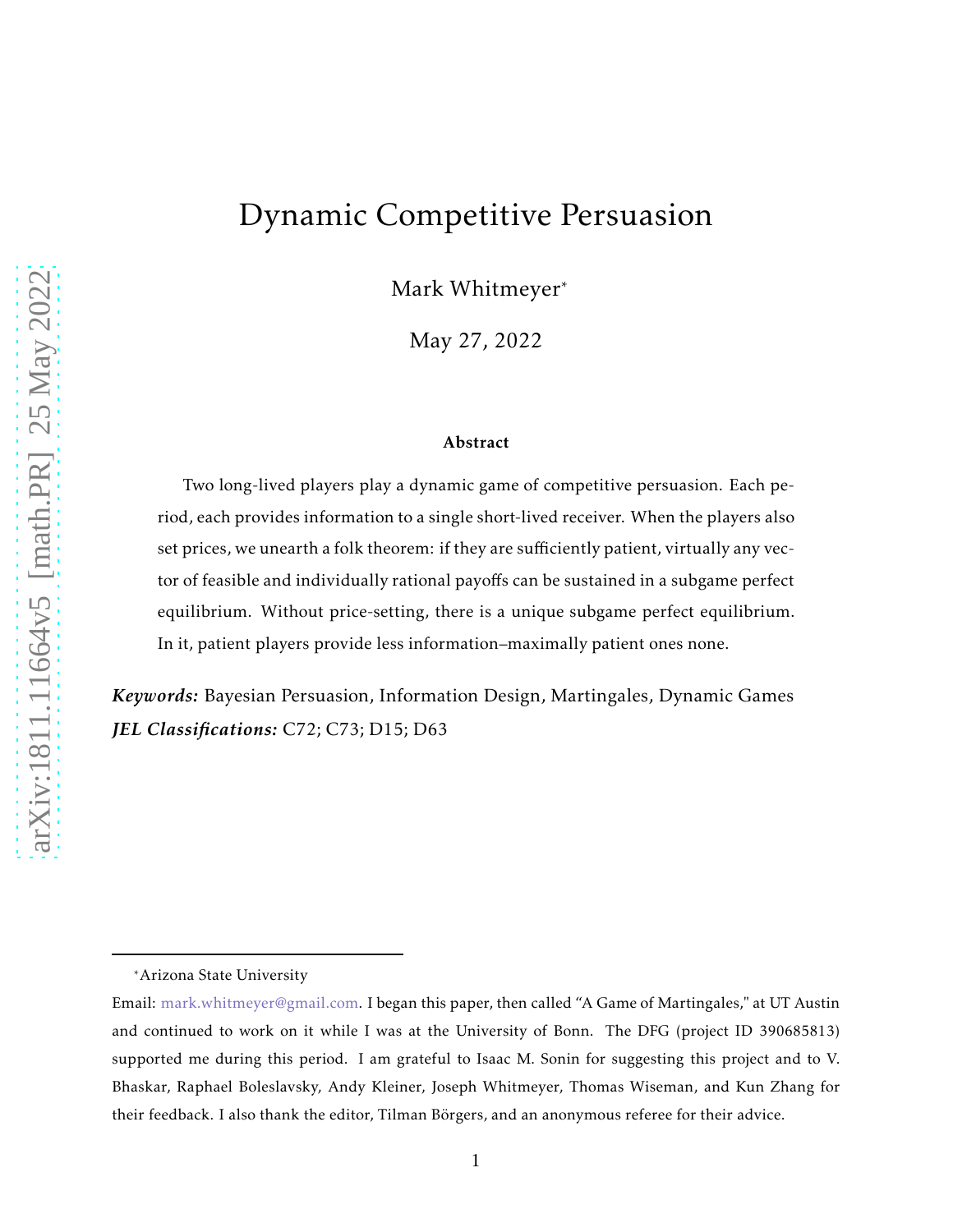### 1 Introduction

How does competition over the long run shape information provision? Two long-lived players interact over an infinite time horizon and compete each period through information design. Each period, each player (sender) chooses a Blackwell experiment (or signal) about her independent binary type with the aim of attracting a sequence of short-lived receivers.

We analyze two cases. In the first, the players compete through information alone, and each period's receiver selects the sender whose expected type is the highest. In the second case, the players are sellers who also post prices each period. There, a receiver (consumer) purchases from a seller if and only if its expected type net of its price exceeds that of the other seller and the consumer's outside option (normalized to 0).

The two setups (with and without prices) are spartan, yet include the following essential ingredients. There is competition, as only one sender is selected each period, to the detriment of the other sender. There is a tension between immediate and distant incentives, as the short-run objective of besting one's opponent in the current period's competition is tempered by the long-run ramifications of the current period's persuasion. There is also–when the senders also set prices–an extraction motive: there is no longer a fixed pie to split.

It is understood that in many settings long-run interaction facilitates cooperation. Does it do so here? Is the repeated interaction between senders to the receivers' benefit? How does the additional presence of the price instrument affect things? What is the role of the senders' patience in all this?

The environment with prices, as noted above, captures competition between two duopolists who not only charge prices but provide information to consumers. The setting without prices not only serves as an illustrative benchmark that allows us to disentangle the individual effects of the two instruments (price and information) when both are available, but also corresponds to some (stylized) cases itself. First, in some markets, price competition is limited and so pure informational competition between duopolists is realistic. For instance, certain software platforms only have a set number of prices that sellers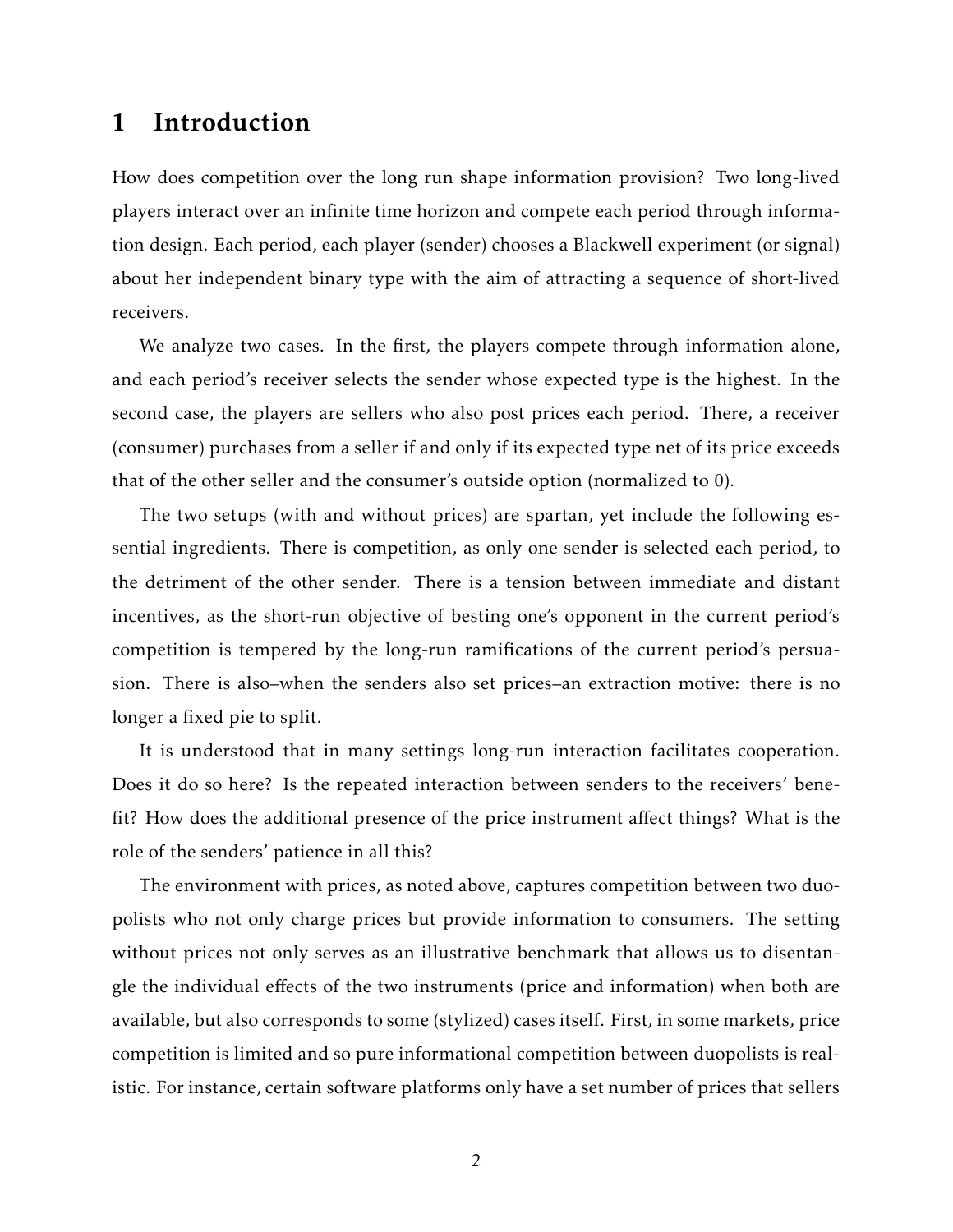may charge or do not allow competitors to price below a certain amount. The persuaders could also be two schools competing each year to place a representative agent from the graduating class in a prestigious job. It is reasonable to suppose that the pool of students that comprise each school's student body stays roughly the same, which generates the sort of gradual learning present in our model.

In the medical arena, insurance and social programs (e.g., Medicaid) limit price competition between hospitals and pharmaceutical companies, who nevertheless compete by advertising the efficacy of their services or wares. Likewise, political opponents frequently run against each other multiple times throughout their careers, and our result connecting patience and restraint rings especially true here: there are quite a few infamous examples of past remarks (information revelation) coming back to wreak havoc on a candidate's campaign. Beyond persuasion, this model also captures (either behavioral or genetic) risk-taking in competition between dynasties, who compete for resources, status, and/or reproductive opportunities. $<sup>1</sup>$  $<sup>1</sup>$  $<sup>1</sup>$ </sup>

Irrespective of the presence of the price instrument, information revelation (or risktaking) comes at a cost: the history of experiments, and their realizations (and prices) is public, which leads to a (martingale) sequence of beliefs. When the players do not also post prices, we derive the unique subgame perfect equilibrium of the game. Each period, the players choose distributions over posteriors that yield the other a continuation value that is linear in that player's realized posterior belief. This linearity ensures that the other is indifferent over the distribution she chooses.

In a single period game of competitive persuasion, [Au and Kawai](#page-12-0) [\(2020\)](#page-12-0) find that competition increases information provision: as the number of players increases, each provides more and more information; in the limit, full information. Here, (absent prices) we discover that patience has the opposite effect: as players become more patient, each

<span id="page-2-0"></span><sup>&</sup>lt;sup>1</sup>The various applications suggest natural interpretations for the senders' experiments. In the education setting, schools commit to grading policies; in the duopoly specification, sellers choose how much to advertise (how much product information to reveal); and in the political environment, politicians choose how much to reveal about their positions (or choose where to locate on a spectrum, ignorant of the median voter's ideal position).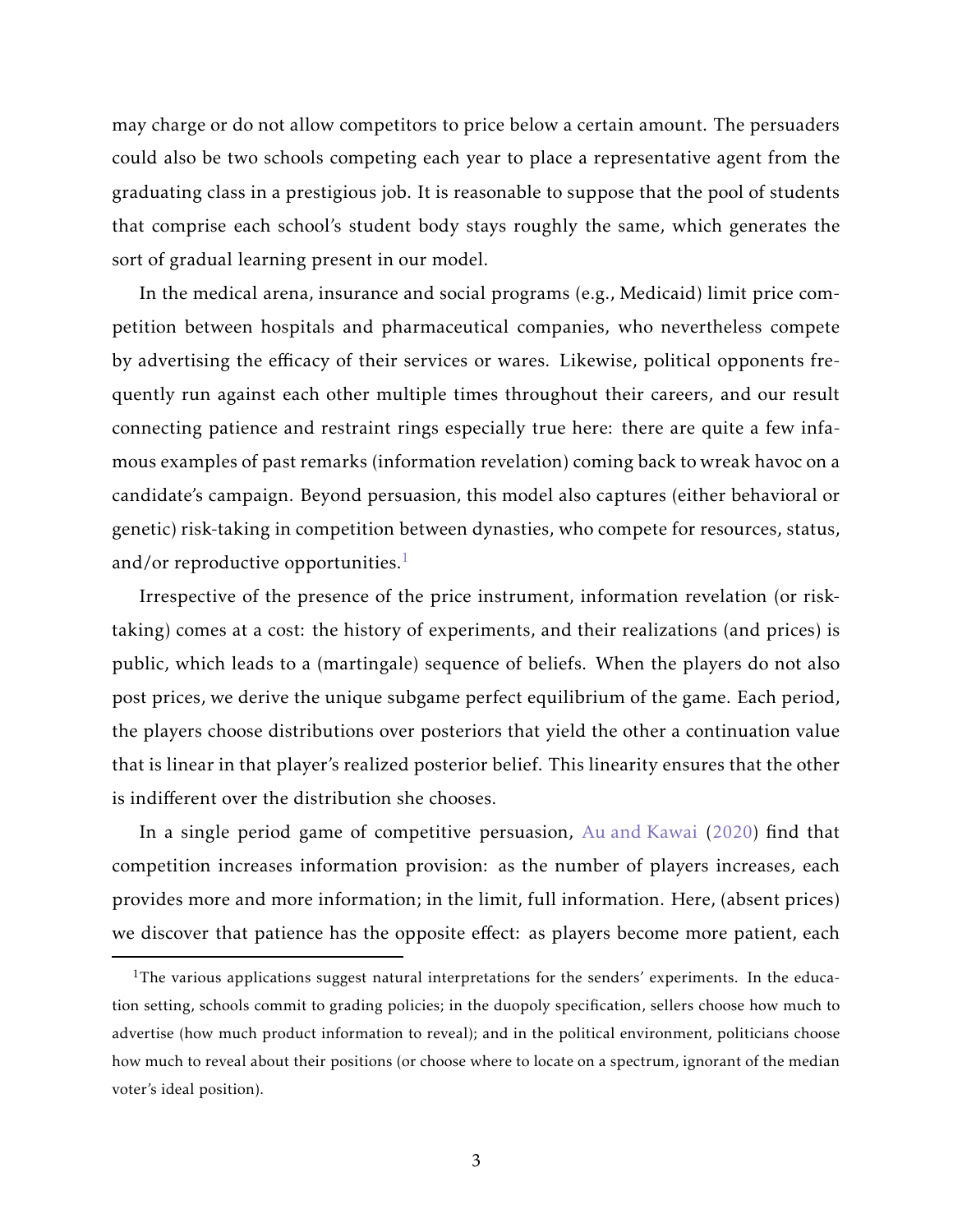provides less information. As they become maximally patient, the player with the highest expected type provides no information. The other player chooses a binary distribution with support on 0 and the mean of the high player, then provides no information forever onward, herself.

Information provision is a blunt tool: today's posterior is tomorrow's prior and any revelation constrains what can be done forever onward. It is this permanence that is responsible for the equilibrium's uniqueness–there is no scope for cooperation since any deviation guarantees the deviator a permanent advantage. In contrast, allowing the players to post prices grants them a great deal of flexibility. They can adjust prices freely, which enables them to reward and punish each other as needed, essential to sustaining cooperation. The latitude granted by price setting engenders a folk theorem: for any vector of average payoffs that is in the set of feasible and strictly individually rational payoff vectors, there exists a subgame perfect equilibrium of the game that yields such payoffs provided the sellers are sufficiently patient. In contrast to the information-only game, in which long-run incentives dampen information provision, we obtain the result in the price-setting scenario by constructing equilibria in which the firms provide full information immediately before cooperating in the resulting repeated Bertrand game.

### 1.1 Related Literature

This paper is the first to look at dynamic competitive persuasion. There are; however, two strands of the literature that explore its two components separately.

First, there are a number of papers that study the problem of competitive persuasion (without prices) in a single period setting. They are [Boleslavsky and Cotton](#page-12-1) [\(2015](#page-12-1)), who solve this problem for two senders; [Albrecht](#page-12-2) [\(2017](#page-12-2)), who sets the two player competition in a political realm; [Au and Kawai](#page-12-0) [\(2020](#page-12-0)), who extend the analysis to *n* players; and [Au and Kawai](#page-12-3) [\(2019\)](#page-12-3), who allow for correlated types. [Spiegler](#page-13-0) [\(2006](#page-13-0)) solves a mathematically identical problem of firms competing for boundedly rational consumers.

Quite a few other works explore risk-taking contests in which agents with a fixed budget (or starting point) can "gamble" by choosing distributions on the positive portion of the real line. This problem is essentially equivalent to the competitive persuasion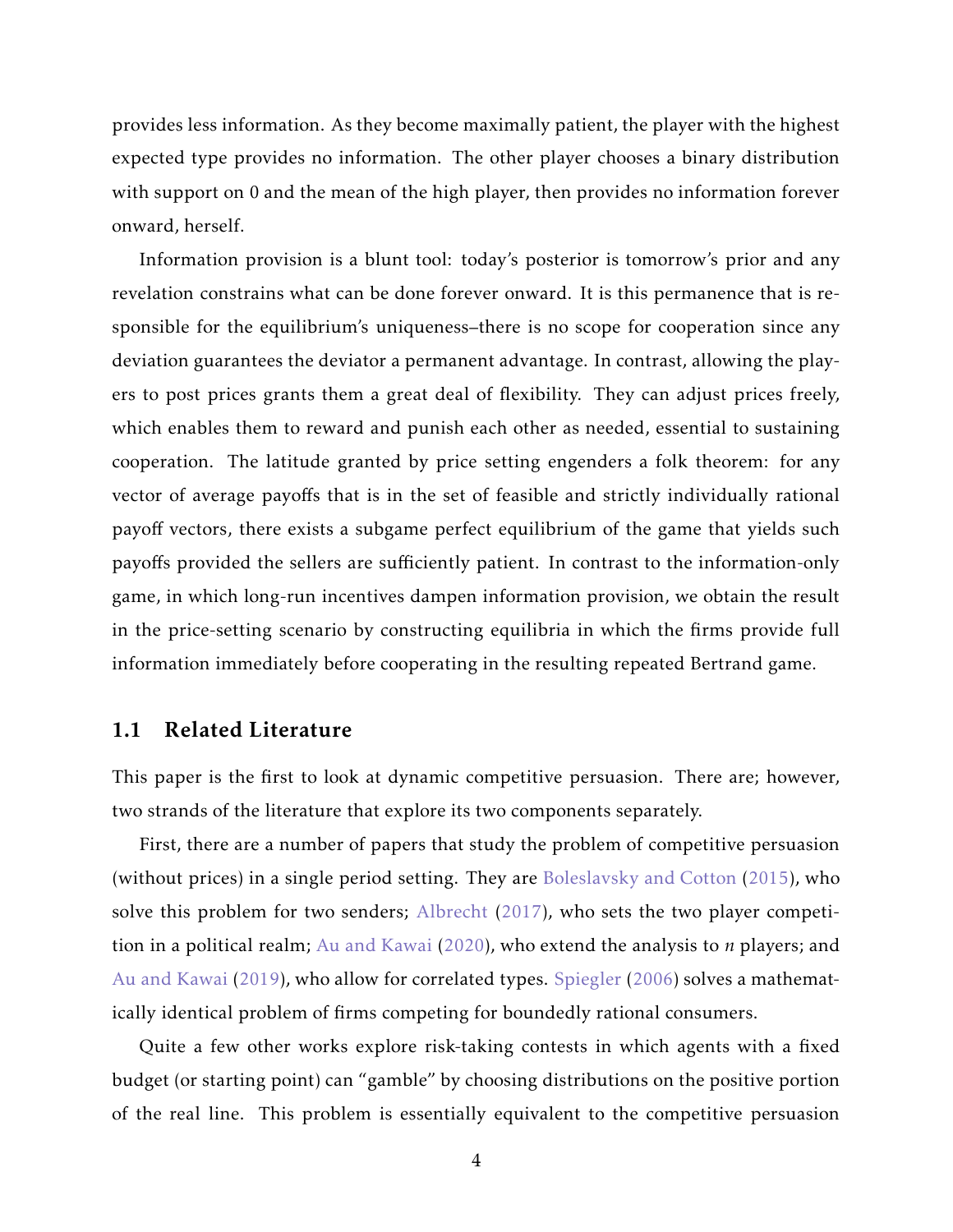problem, with the minor difference that players choose distributions on [0*,*∞) rather than [0*,*1]. [Wagman and Conitzer](#page-13-1) [\(2012](#page-13-1)) and [Fang and Noe](#page-12-4) [\(2016](#page-12-4)) focus on the martingale case, in which the expectations of the players' distributions must be their budgets. In [Seel and Strack](#page-13-2) [\(2013\)](#page-13-2) the players choose when to stop Brownian motions with drift, and [Feng and Hobson](#page-12-5) [\(2015\)](#page-12-5) extend this to general diffusions.

The common theme throughout each competitive persuasion or gambling paper is the linearity of the equilibrium payoff function: players choose distributions that yield a payoff function for each other player that is linear in that player's realization, leaving that player, herself, willing to choose an equilibrium distribution. As we discover in here, the necessity of the linear payoff persists. However, this payoff now includes the continuation payoff, which becomes increasingly important as players become more patient.

Second, there are also a few recent investigations of dynamic information disclosure by a single sender. [Au](#page-12-6) [\(2015](#page-12-6)) extends [Gentzkow and Kamenica](#page-12-7) [\(2016](#page-12-7)) to such a setting: a sender wishes an agent to take one irreversible action and discloses information over time. Both players are long-lived, and as the players become maximally patient, full disclosure occurs virtually immediately. This contrasts starkly with our finding that maximally patient players are completely reticent. Also related is [Guo and Shmaya](#page-12-8) [\(2018](#page-12-8)), who generalize [Au](#page-12-6) [\(2015](#page-12-6)) and allow for correlated sender and receiver types.

A recent paper, [Koessler et al.](#page-13-3) [\(2022](#page-13-3)), explores "long information design" in which persuaders disclose information at multiple stages about their (respective) states before the receiver chooses an action. As in this paper, they find that less information is disclosed when there are multiple stages of disclosure than in the one stage (single period) case. In addition, the equilibrium of this paper's game coincides with the equilibrium in their product demonstration example when there is no deadline.

In contrast to the abundance of pure persuasion papers, only a few study competition in which sellers post prices and choose information structures. [Garcia](#page-12-9) [\(2018](#page-12-9)) and [Hwang et al.](#page-12-10) [\(2018](#page-12-10)) both look at variations of such a problem; and [Au and Whitmeyer](#page-12-11) [\(2020](#page-12-11)) and [Whitmeyer](#page-13-4) [\(2020](#page-13-4)) investigate the effect of search frictions on this type of competition. The infinite horizon of this player alters this competition drastically–just as long-run interaction and patience facilitate cooperation (and surplus extraction) in the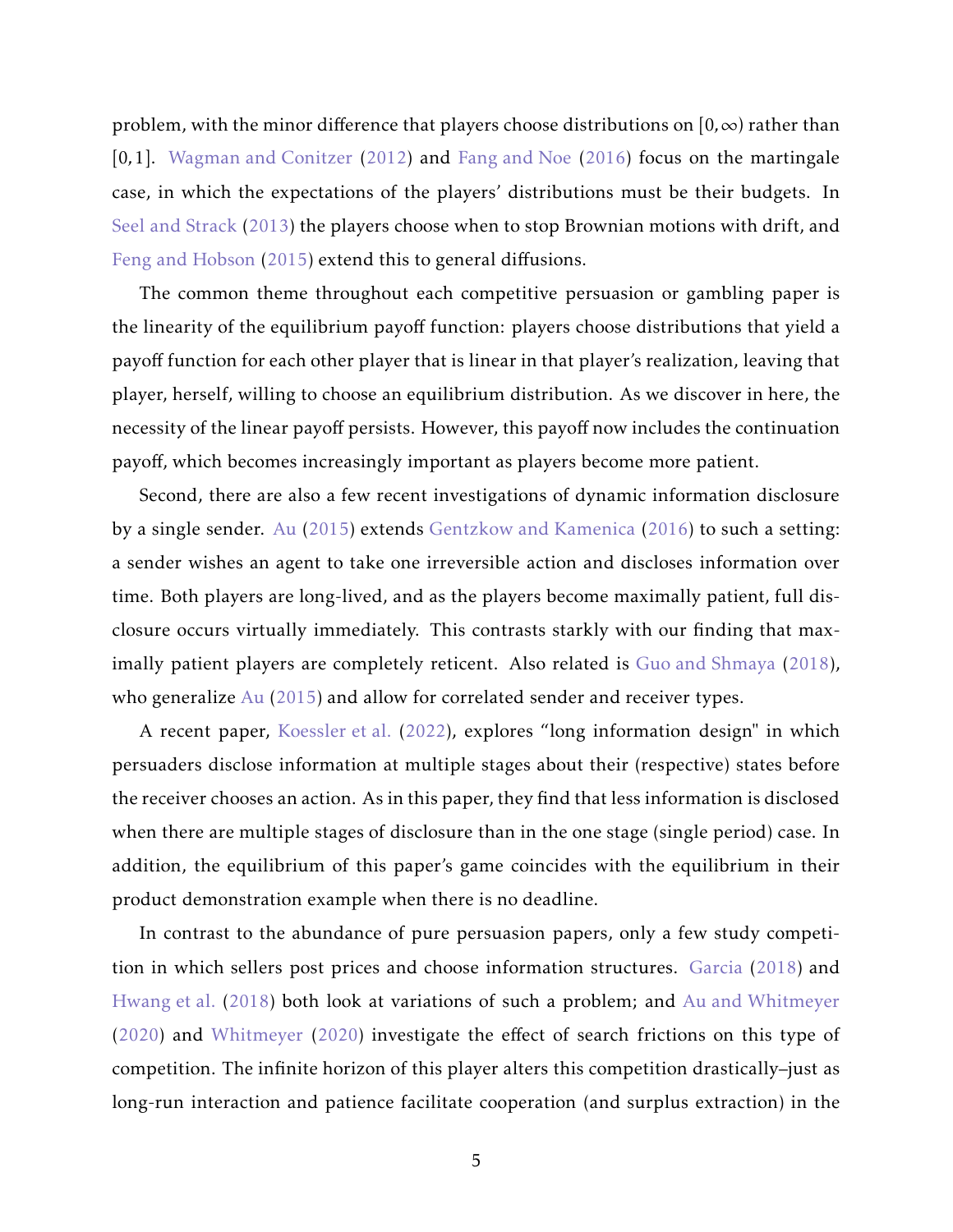standard model of Bertrand competition, cooperation is also feasible in this paper.

### 2 The Game Without Prices

Time is discrete, indexed by the natural numbers,  $t = 0, 1, 2, \ldots$ . There are two long-lived senders and a sequence of short-lived receivers, who have identical preferences. Each sender has a binary type taking values  $\{0,1\}$ . Let  $x_0$   $(y_0)$  denote the prior probability at period  $t = 0$  that sender 1 (2) is high quality.

Each period, without knowing her (or the other sender's) type, each sender chooses a signal conditioned on her type, the realization of which is public. That period's receiver observes the realization of the two experiments and selects the sender whose signal realization begets the highest expected type (and randomizes fairly between the two if indifferent). We normalize the reward to a sender from being chosen to 1, and to 0 from not being chosen. The two senders discount the future by a common discount factor  $\delta \in [0,1)$ .

Each sender has a compact metric space of signal realizations and each period *t* independently chooses a signal. As is now ubiquitous in this literature, we immediately reframe this problem as one of senders choosing Bayes-plausible distributions over posterior values: each period, given priors  $(x_t, y_t)$ , senders 1 and 2 choose random variables  $X_t \sim F_t$  and  $Y_t \sim G_t$  supported on [0, 1] whose expected values are  $x_t$  and  $y_t$ , respectively.<sup>[2](#page-5-0)</sup> Naturally, a sender's realized posterior in period *t* becomes the prior in period *t* + 1. F*<sup>ω</sup>*  $(\omega = x, y)$  denotes the set of Bayes-plausible distributions over posteriors.

### 2.1 Analysis of the Game without Prices

We begin by characterizing each player's equilibrium payoff. In the single period game of [Boleslavsky and Cotton](#page-12-1) [\(2015\)](#page-12-1), the player with the higher mean (WLOG player 1) obtains payoff  $1 - \frac{y_0}{2x_0}$  $\frac{y_0}{2x_0}$  and player 2 gets  $\frac{y_0}{2x_0}$ . Here, as we discover, in any subgame perfect equilibrium of the infinite-horizon game, these are the two players' average payoffs.

<span id="page-5-0"></span> $2$ It is without loss to restrict the senders to pure strategies, since any randomization over distributions is strategically equivalent to the resulting marginalized distribution.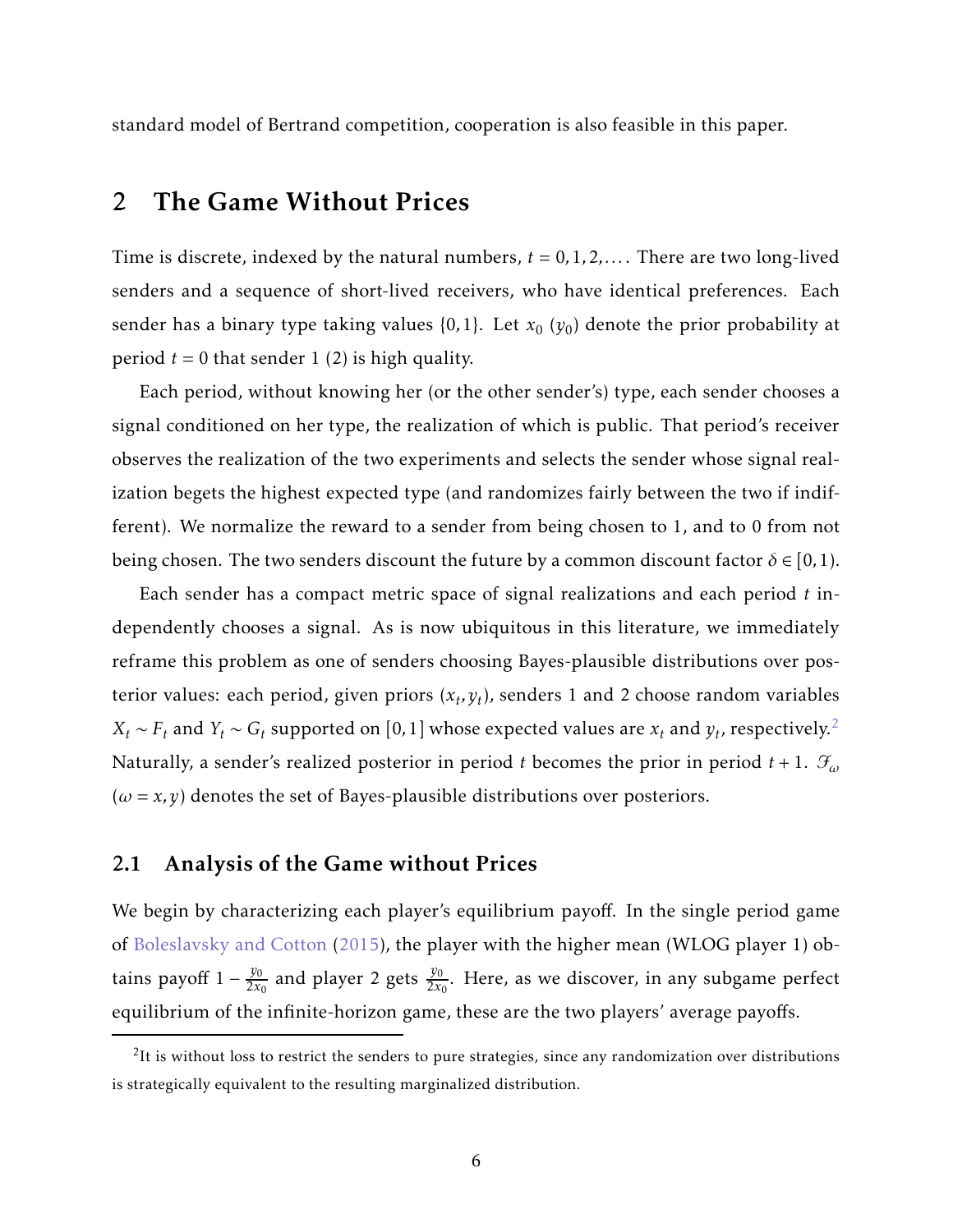<span id="page-6-0"></span>Proposition 2.1. *In any subgame perfect equilibrium of the infinite horizon game, the two players' average payoffs are their payoffs of the one-shot game.*

The proof of this result may be found in the appendix but here is a sketch. We construct a strategy for player 2 that ensures that player 1 obtains a payoff of at most 1 1−*δ*  $\left(1 - \frac{y_0}{2x_0}\right)$  $\frac{y_0}{2x_0}$ ). This exact strategy, when chosen by player 1, ensures that player 2, in turn, can do no better than  $\frac{1}{1-\delta}$  $\frac{y_0}{x_0}$  $\frac{y_0}{2x_0}$ .

Naturally, it is clear that player 2's equilibrium payoff must be at least <sup>1</sup> 1−*δ*  $\frac{y_0}{2}$  $\frac{y_0}{2x_0}$ ): given any strategy by player 1, player 2 could guarantee herself this payoff by choosing a compound distribution in which she realizes  $0$  or  $x_0$ , then, following the latter realization, mimics player 1 thenceforth. However, it is *a priori* unclear whether player 2 can be limited to just this payoff–the proposition verifies that this is indeed the case.

Proposition [2.1](#page-6-0) allows us to reduce the dynamic game to a single-period game. In any period, given any distribution *H*<sub>2</sub> chosen by player 2, player 1 solves

$$
\sup_{F\in\mathcal{F}_x}\left\{\int_0^1\Gamma_1(w)\,dF(w)\right\}\,,
$$

where

$$
\Gamma_1(w) := H_2(w) + \frac{\delta}{1-\delta} \int_0^w \left(1 - \frac{z}{2w}\right) dH_2(z) + \int_w^1 \frac{w}{2z} dH_2(z) .
$$

From here the rest of our analysis is easy. [Boleslavsky and Cotton](#page-12-1) [\(2015](#page-12-1)) (as do, e.g., [Fang and Noe](#page-12-4) [\(2016](#page-12-4)) and [Au and Kawai](#page-12-0) [\(2020](#page-12-0))) identify that the equilibrium payoff function must have a linear form. $3$  There can be no jumps–corresponding to interior atoms–in a player's payoff, since in her best response she prefers to place a mass just above the jump in her payoff. However, this, in turn, means that her opponent is not best responding. The support of the two players' equilibrium distributions must be the same (or else one would prefer to spread out the measure on the subset uninhabited by her competitor), nor can there be gaps in the support except possibly at the top (or else players would want to place mass points). Similar arguments preclude  $\Gamma_1$  (or player 2's payoff,  $\Gamma_2$ ) from being strictly convex or concave.

<span id="page-6-1"></span><sup>&</sup>lt;sup>3</sup>Refer to either Lemma 4.1 in [Boleslavsky and Cotton](#page-12-1) [\(2015\)](#page-12-1), the supplementary appendix in [Fang and Noe](#page-12-4) [\(2016](#page-12-4)) or Theorem 1 of [Au and Kawai](#page-12-0) [\(2020](#page-12-0)).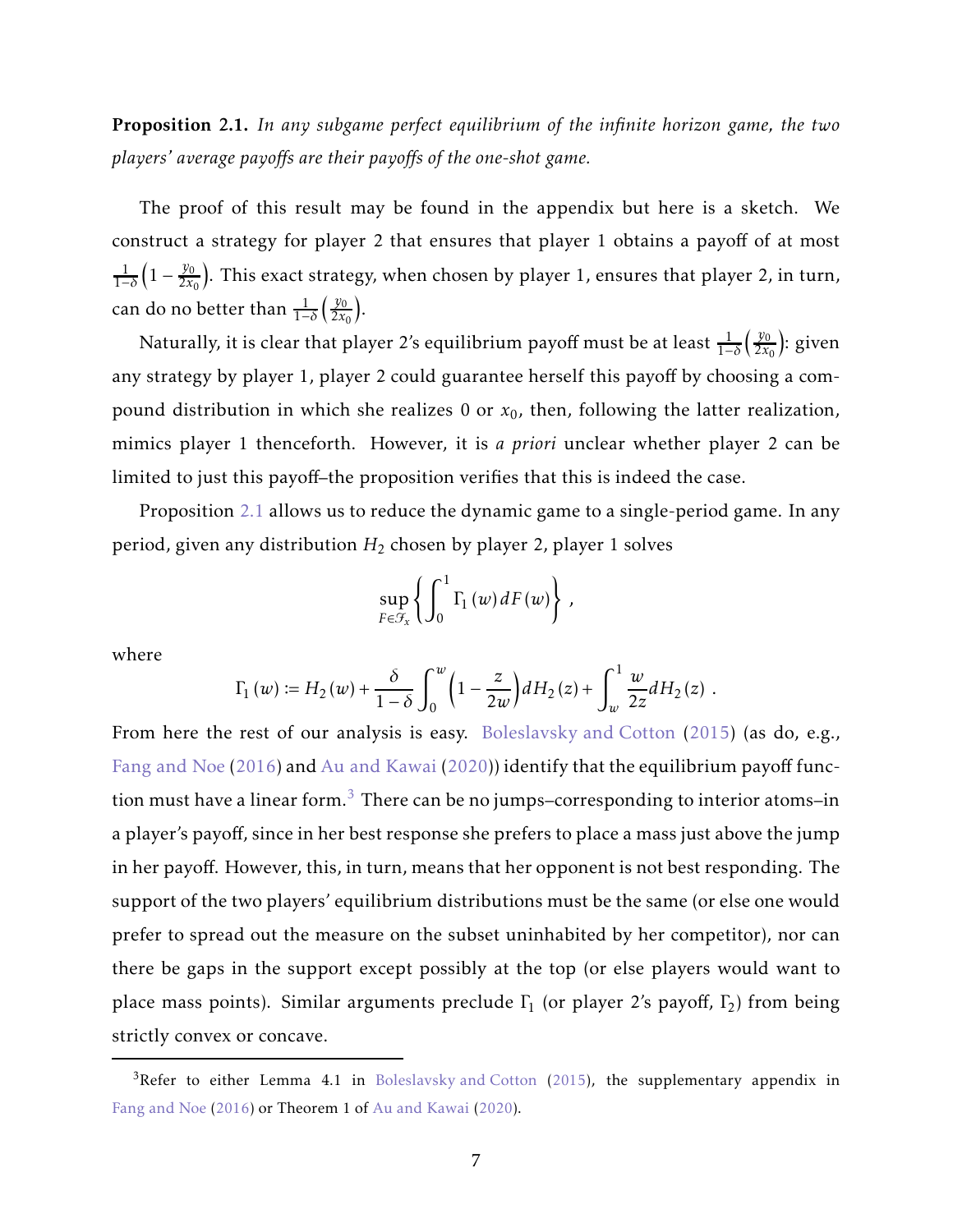Given the linear form, it remains to solve the differential equation(s)  $\Gamma_i = \lambda_i + \eta_i w$  (*i* = 1, 2), accompanied by the conditions  $\int_0^1 w dF(w) = x$ ,  $\int_0^1 w dG(w) = y$ , and that *F* and *G* are cdfs supported on (a subset of) the unit interval. This pins down the unique equilibrium distributions at every history.

Defining  $\mu \coloneqq \left(1 + \sqrt{1 - \delta}\right)^{-1}$ , the player with the higher current mean (WLOG player 1) chooses a continuous, atomless, distribution on  $\left[0, \frac{x}{u}\right]$  $\left[\frac{x}{\mu}\right]$  if  $x \leq \mu$  and a distribution with a continuous, atomless, portion on  $\frac{1-x}{(1-\delta x)\mu}$  and a mass point on 1 if  $x \ge \mu$ . Player 2 partially mimics player 1: she chooses player 1's distribution with probability *y/x* and places a mass point on 0 with its complement (which is needed in order to satisfy the Bayesplausibility condition). Summing things up, and leaving the details of the distributions and payoff functions to the appendix,

<span id="page-7-0"></span>Theorem 2.2. *There is a unique subgame-perfect equilibrium of the game. It is Markovian, in which the state variable* (*x,y*) *is the current vector of priors. In the equilibrium, each player chooses a distribution that generates a payoff function for her opponent with that is linear in the opponent's posterior.*

With Proposition [2.1](#page-6-0) in hand, Theorem [2.2](#page-7-0) is easy, and the economics behind the result is straightforward. In short, it is a standard "matching pennies" argument: each player's continuous distribution must give the other a linear payoff so that she, herself, is willing to choose a continuous distribution. The necessity of this linear form then makes it clear why the proposition holds: the senders are indifferent over any distribution supported on  $\left[0, \frac{x}{u}\right]$  $\left[\frac{x}{\mu}\right]$ , two of which are the degenerate distribution supported on  $\left\{ x\right\}$  (for player 1) and the distribution for player 2 that (partially) mimics this, i.e., the distribution supported on {0*, x*} with mean *y*.

As players become more patient, the relative importance of besting one's opponent decreases. Indeed, consider first the immediate payoff (whose relative magnitude wanes with patience): for a fixed realization of a player's opponent, *z*, it is a step function that jumps from 0 to 1 as soon as the player's posterior exceeds *z*. On the other hand, the long-run payoff exhibits no such jump: for a fixed realization *z* it is linearly increasing in the player's posterior on [0*,z*), then strictly concave on [*z,*1]; and is, therefore, concave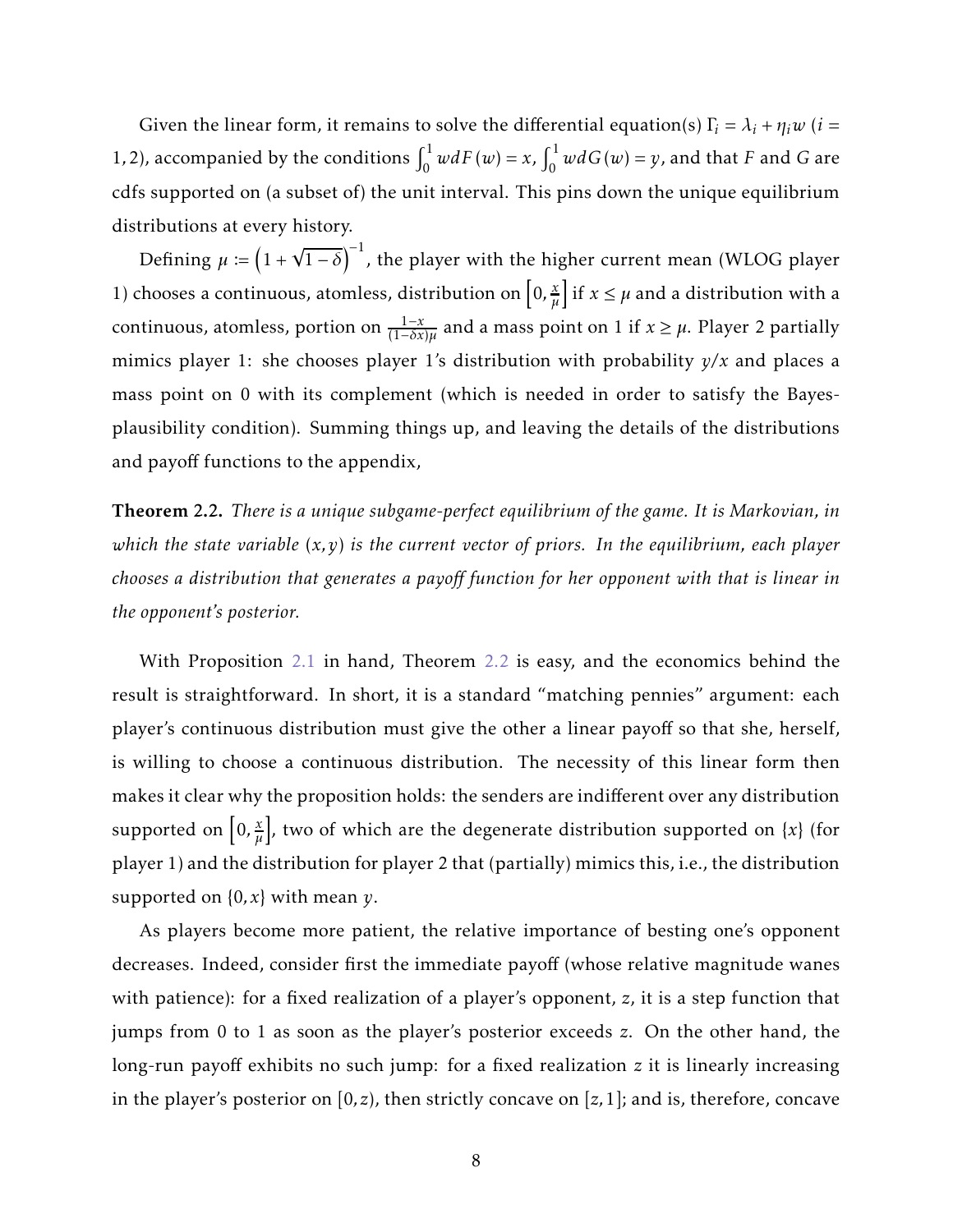on the entire unit interval. Moreover, this payoff function is not only continuous on (0*,*1] but differentiable. These observations suggest intuition for the next result: today's payoff encourages information provision, as each player wants to provide a marginally higher posterior than her opponent; whereas the continuation payoff discourages such disclosure, due to its inherent concavity. Consequently, as the latter becomes more important, players should provide less information.

<span id="page-8-1"></span>Proposition 2.3. *As players become more patient they provide less information. That is, if* <sup>ˆ</sup>*<sup>δ</sup>* <sup>≥</sup> *<sup>δ</sup> then the equilibrium distributions for discount factor <sup>δ</sup> are mean-preserving spreads of those distributions for discount factor δ*ˆ*.*

As the players become maximally patient, the advantaged player becomes completely uninformative and the disadvantaged player's distribution converges to a binary distribution where one of the realizations leaves the receiver just willing to select her and the other realization reveals that her type is 0. To wit,

<span id="page-8-0"></span>**Corollary 2.4.** As  $\delta \rightarrow 1$ , the equilibrium distributions converge to the following: player 1 *chooses the degenerate distribution with support* {*x*} *and player* 2 *chooses the binary distribution with support* {0*, x*}*.*

In the limit, today's payoff is negligible, and all that matters is the continuation payoff, which is concave for any fixed realization of a player's opponent. Consequently, the advantaged player prefers not to release any information, whereas the disadvantaged player's payoff is linear on [0*, x*], leaving her willing to choose the specified binary distribution.

As noted in the introduction, the equilibrium described in Corollary [2.4](#page-8-0) coincides with the equilibrium in the product demonstration application (with no deadline) of [Koessler et al.](#page-13-3) [\(2022\)](#page-13-3). This equivalence is implied by their Proposition 4 (which follows from results in [Laraki and Renault](#page-13-5) [\(2019](#page-13-5))), which establishes that their demonstration game without a deadline can be approximated by a discounted (splitting) game as players become maximally patient.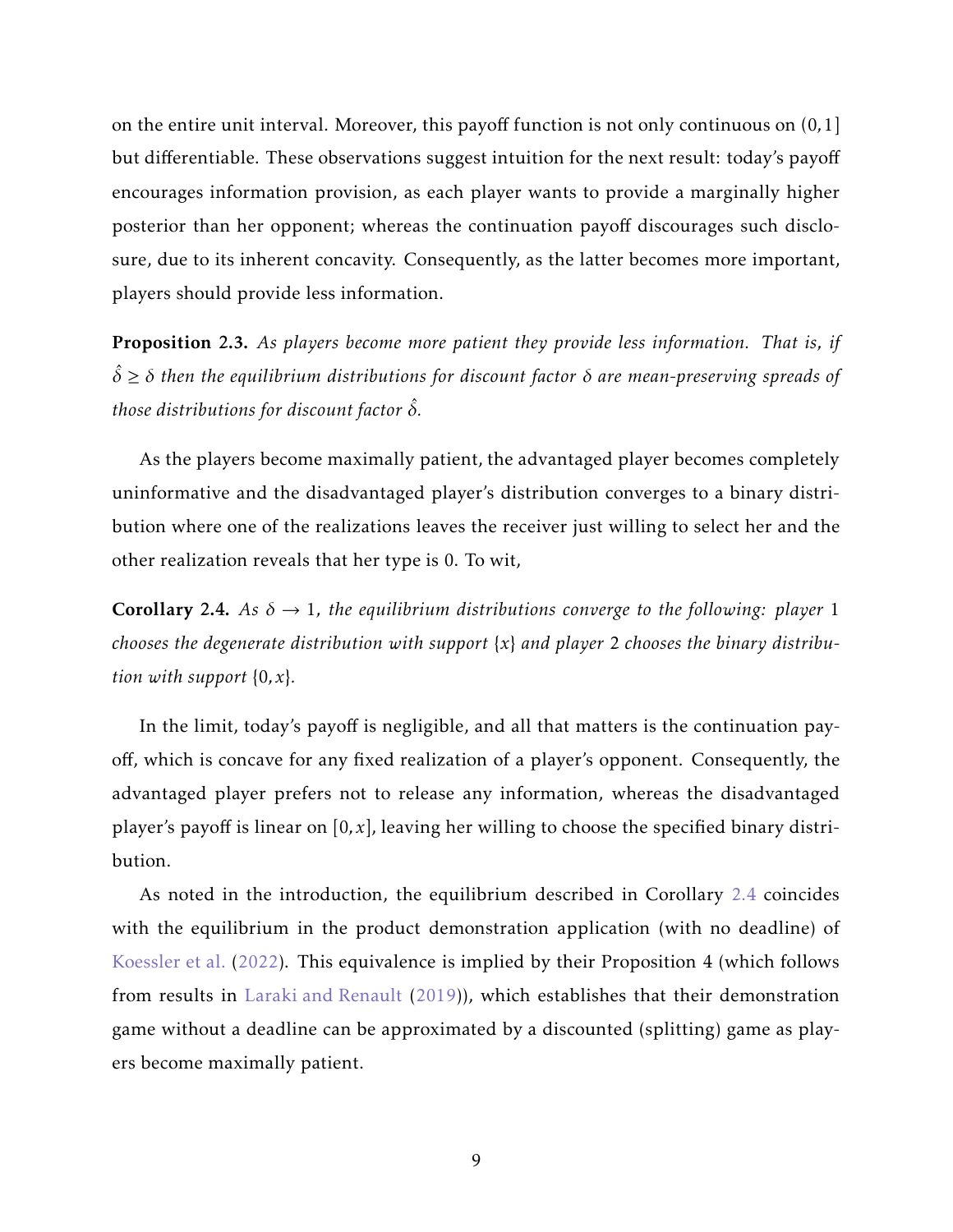### 3 The Game With Prices

We carry over several of the assumptions from the game without prices. Namely, time is discrete and the game is played between two long-lived senders, who wish to entice a sequence of short-lived receivers. Now, the two players are sellers and the receivers consumers. Each period each seller chooses a Blackwell experiment conditioned on her type (her product's value to the consumer), the realization of which is public *and* posts a price, which is also public. Given a price *p* and realized value from a seller's good *z*, a consumer's utility from purchasing from that seller is *z* − *p*. For simplicity, we stipulate that the consumer's outside option is 0.

No longer do we limit the analysis to binary types: initially, at time  $t = 0$ , the values of seller 1's and seller 2's goods to the consumer are independent random variables  $X_0$  ∼  $F_0$ and  $Y_0 \sim G_0$ , respectively, that are each supported on subsets of the unit interval. In principle, this infinite-horizon game of price and information competition is a very difficult problem: each period's information provision decision by a firm determines tomorrow's prior, and because of this the firms' decisions do not reduce to choosing mean-preserving contractions of the prior, as they would if this were a single-period problem. However, as it turns out we can bypass these difficulties entirely.

Before doing so, let us reflect on a few things. If this were a market with just one seller, the optimal pricing and information policy for the (now) monopolist would be to never provide any information and charge a price equal to the good's expected quality. Trade is efficient–since the consumer always buys–and the seller extracts all of the surplus. Furthermore, if this monopolist were extremely patient, it would be almost optimal for her to immediately provide full information, then set a price equal to the consumer's value–as the discount factor approaches 1 the seller would approximate her optimal payoff.

On the other hand, with two sellers, it is not (generically) efficient for the sellers to provide no information. With two sellers, efficiency requires not only that the consumer always purchase from a seller (since her outside option is 0) but also that the consumer purchase from the seller with the higher value good. Accordingly, it is efficient for both sellers to provide full information; and, therefore, if the sellers are extremely patient, it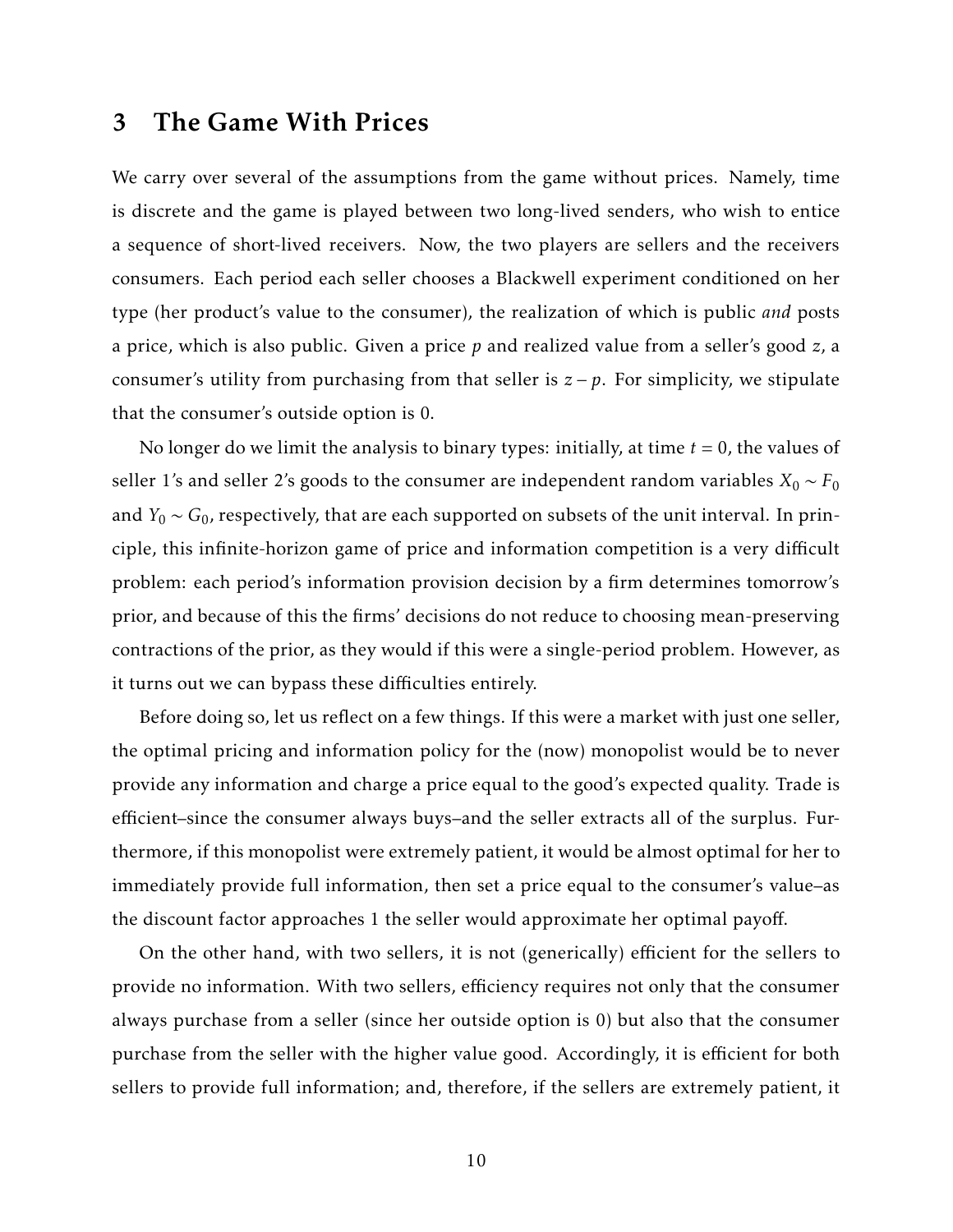is approximately optimal for the sellers to provide full information immediately and for the higher value seller to charge a price equal to the consumer's value.

The (near-)optimality of immediate information revelation suggests an approach in the repeated game between the sellers. We should have the sellers immediately (in period 0) provide full-information–maximizing the available surplus–then cooperate over the remainder of the interaction in splitting the surplus. As it turns out, this also helps us in constructing the equilibrium: from  $t = 1$  on, (on path) there is no longer uncertainty and commencing in any such subgame, the sellers are now in a standard repeated game. Moreover, it is easier to tackle unilateral deviations in the initial period, since the other (non-deviating) seller will have a much simpler strategy space from  $t = 1$  on. Thenceforth, her prior is degenerate and therefore she can only affect payoffs through the price instrument.

Given distributions over valuations *F* and *G*, the maximal surplus is

$$
S_{F,G} := \mathbb{E} [\max \{X, Y\}] = \int_0^1 x G(x) dF(x) + \int_0^1 x F(x) dG(x) .
$$

Understanding  $V_{i,min} = V_{i,min}(F,G)$  and  $V_{i,max} = V_{i,max}(F,G)$  for  $i = 1, 2$ , we define

$$
V_{1,min} := \int_0^1 \int_0^x (x - y) dG(y) dF(x), \quad V_{2,min} := \int_0^1 \int_0^y (y - x) dF(x) dG(y),
$$

$$
V_{1,max} := \int_0^1 x dF(x), \quad V_{2,max} := \int_0^1 y dG(y),
$$

and

$$
V(F, G) := \left\{ (v_1, v_2) \in [0, 1]^2 : V_{1, min} < v_1 < V_{1, max} \& V_{2, min} < v_2 < V_{2, max} \& v_1 + v_2 < S_{F, G} \right\} \,.
$$

*Vi,min* is the average payoff a seller *i* can (approximately) guarantee herself when she is very patient. *Vi,max* is seller *i*'s monopoly payoff, which is obviously the maximal payoff seller *i* can obtain. *V* (*F,G*) is our analog of the feasible and individually rational set.

<span id="page-10-0"></span>**Theorem 3.1.** For any  $(v_1, v_2) \in V(F_0, G_0)$  there exists a discount factor ¯ *δ <* 1 *such that for*  $any \delta \geq \underline{\delta}$ *δ there is a Subgame Perfect Equilibrium of the game in which the average payoff to seller i is v<sup>i</sup> .*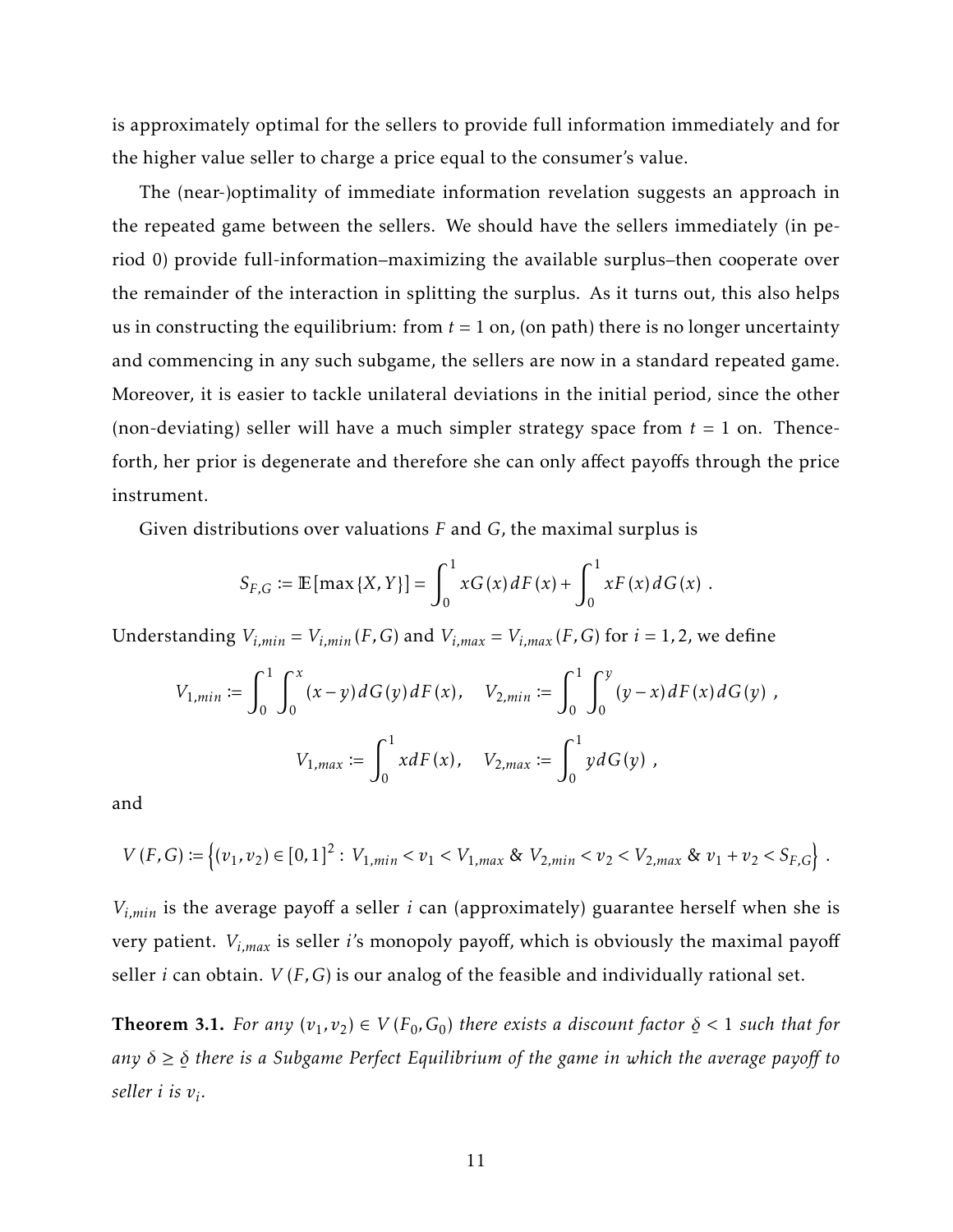The detailed construction and proof of this result may be found in the appendix. We assemble the equilibria by having both sellers immediately provide full information, then cooperate in one of the ensuing subgames.

### 4 Discussion

Absent prices, the senders in this paper face a challenging problem. Each period, they are tasked with designing an experiment to entice a receiver, yet the realization of the experiment is fully observable and so will affect the future beliefs of each subsequent receiver. Because of these dynamic concerns, the senders become more cautious. As they become more patient, they choose distributions that are more and more *uninformative*– the downside of a bad realization is just too great, since the entire stream of continuation payoffs will be hurt should bad news arrive.

Even though the game is infinite horizon, there is no scope for cooperation: any distribution that yields a player a payoff that is not linear in her posterior gives her the opportunity to take (permanent) advantage of her opponent. However, once price-setting is introduced, the permanence of information provision impedes cooperation no more. In fact, the sellers extract maximal surplus by providing information immediately, then cooperating to eliminate the consumers' rents.

Our construction of equilibria when prices are present seems realistic. That is, we achieve cooperation by having firms reveal information immediately, then proceed with a price-setting game. Anecdotally, this seems to accurately reflect the typical behavior in a product's life cycle–there is an initial flurry of advertising for a new product, then little thereafter. Our result in the persuasion-only game also seems to correspond nicely to outcomes in the applications: for instance, the caginess of politicians is well-known, and schools, especially those whose input quality is highly esteemed, grade coarsely and/or provide little information about their students' performance.<sup>[4](#page-11-0)</sup>

<span id="page-11-0"></span><sup>4</sup>A stark example of this is prohibition of grade disclosure by many top MBA programs–Chicago (Booth), Columbia, UC Berkeley (Haas), Stanford GSB, and UPenn (Wharton).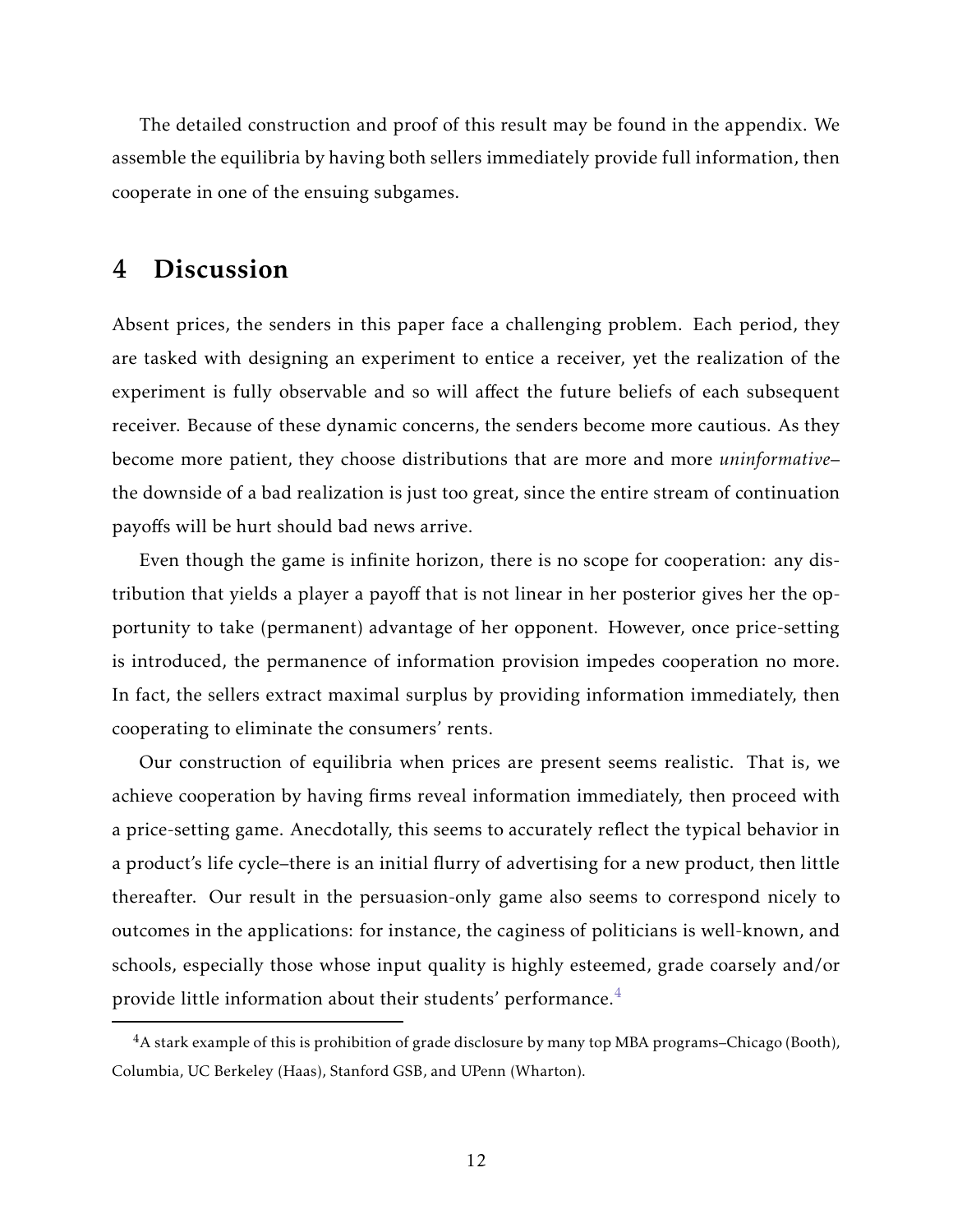### References

- <span id="page-12-2"></span>B.C. Albrecht. Political persuasion. *Mimeo*, February 2017.
- <span id="page-12-6"></span>Pak Hung Au. Dynamic information disclosure. *The RAND Journal of Economics*, 46(4): 791–823, 2015.
- <span id="page-12-3"></span>Pak Hung Au and Keiichi Kawai. Competitive disclosure of correlated information. *Economic Theory*, Jan 2019.
- <span id="page-12-0"></span>Pak Hung Au and Keiichi Kawai. Competitive information disclosure by multiple senders. *Games and Economic Behavior*, 119:56 – 78, 2020.
- <span id="page-12-11"></span>Pak Hung Au and Mark Whitmeyer. Advertised prices and information. *Mimeo*, November 2020.
- <span id="page-12-1"></span>Raphael Boleslavsky and Christopher Cotton. Grading standards and education quality. *American Economic Journal: Microeconomics*, 7(2):248–79, 4 2015.
- <span id="page-12-4"></span>Dawei Fang and Thomas H. Noe. Skewing the odds: Taking risks for rank-based rewards. *Mimeo*, March 2016.
- <span id="page-12-5"></span>Han Feng and David Hobson. Gambling in contests modelled with diffusions. *Decisions in Economics and Finance*, 38(1):21–37, 2015.
- <span id="page-12-12"></span>Drew Fudenberg and Eric Maskin. The folk theorem in repeated games with discounting or with incomplete information. *Econometrica*, 54(3):533–554, 1986.
- <span id="page-12-9"></span>Daniel Garcia. Competitive information design. *Mimeo*, 2018.
- <span id="page-12-7"></span>Matthew Gentzkow and Emir Kamenica. A rothschild-stiglitz approach to bayesian persuasion. *American Economic Review*, 106(5):597–601, 5 2016.
- <span id="page-12-8"></span>Y. Guo and E. Shmaya. The value of multistage persuasion. *Mimeo*, December 2018.
- <span id="page-12-10"></span>Ilwoo Hwang, Kyungmin Kim, and Raphael Boleslavsky. Competitive advertising and pricing. *Mimeo*, 2018.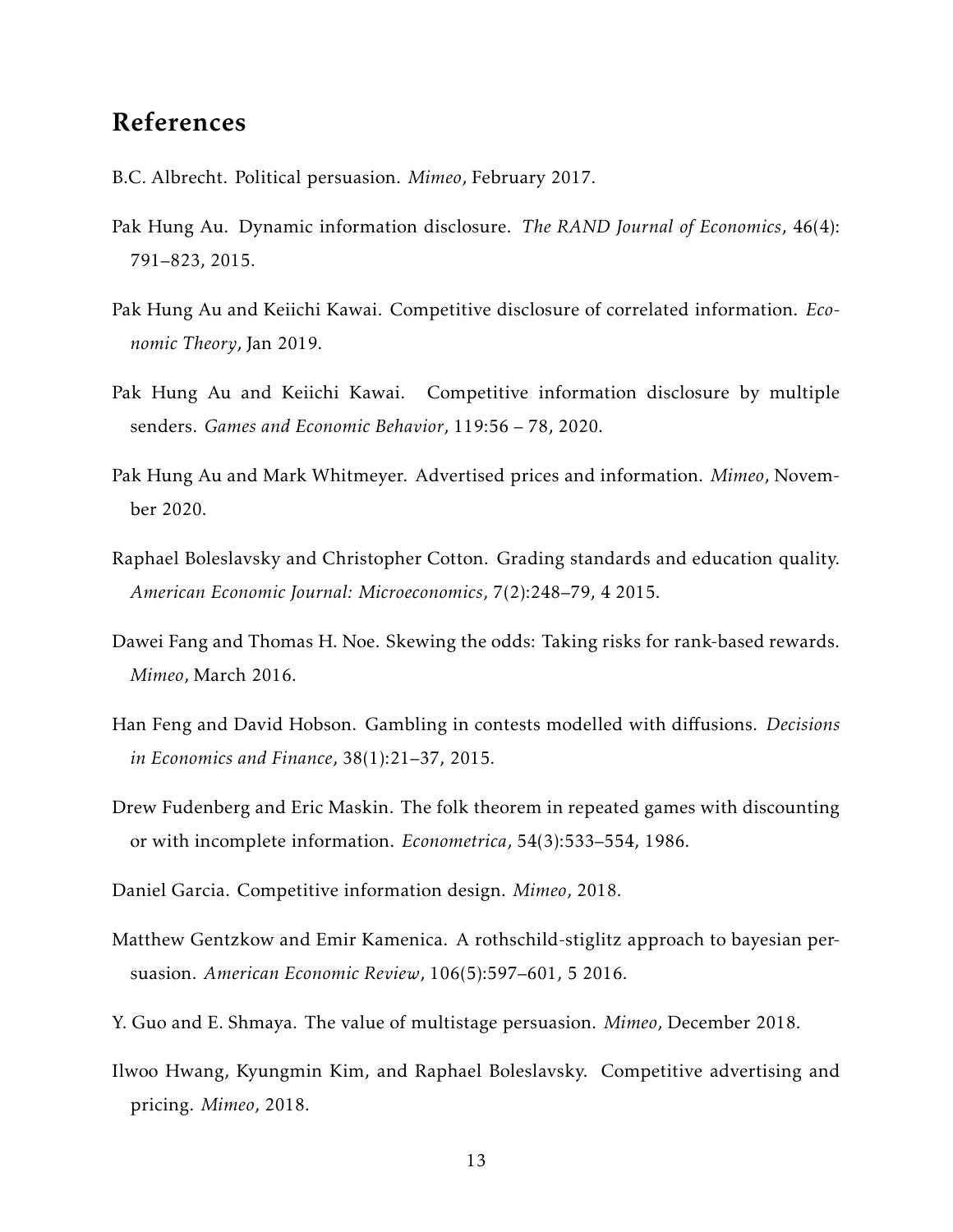- <span id="page-13-3"></span>F. Koessler, M Laclau, J Renault, and T Tomala. Long information design. *Theoretical Economics*, 17(2):883–927, December 2022.
- <span id="page-13-5"></span>R. Laraki and J. Renault. Acyclic gambling games. *Mathematics of Operations Research, Forthcoming*, 2019.
- <span id="page-13-2"></span>Christian Seel and Philipp Strack. Gambling in contests. *Journal of Economic Theory*, 148 (5):2033–2048, 2013.
- <span id="page-13-0"></span>Ran Spiegler. Competition over agents with boundedly rational expectations. *Theoretical Economics*, 1(2):207–231, 2006.
- <span id="page-13-1"></span>Liad Wagman and Vincent Conitzer. Choosing fair lotteries to defeat the competition. *International Journal of Game Theory*, 41(1):91–129, 2012.

<span id="page-13-4"></span>Mark Whitmeyer. Persuasion produces the (diamond) paradox. *Mimeo*, 2020.

## A Omitted Proofs

#### A.1 Proposition [2.1](#page-6-0) Proof

*Proof.* The proof of this result is constructive. Recall the definition

<span id="page-13-6"></span>
$$
\mu = \mu(\delta) := \frac{1}{1 + \sqrt{1 - \delta}} \; .
$$

We also introduce the cdfs (with *l* and *h* representing "low" and "high," respectively and *<sup>ξ</sup>* <sup>≔</sup> max{*x,y*})

<span id="page-13-7"></span>
$$
G_l^{\xi}(w) = \left(\frac{\mu w}{\xi}\right)^{\frac{1}{\sqrt{1-\delta}}} \quad \text{on} \quad \left[0, \frac{\xi}{\mu}\right],\tag{A1}
$$

and

$$
G_h^{\xi}(w) = \begin{cases} (1-a)\left(\frac{(1-\xi\delta)\mu w}{(1-\xi)}\right)^{\frac{1}{\sqrt{1-\delta}}} & \text{if } 0 \le w < \frac{(1-\xi)}{(1-\xi\delta)\mu} \\ 1-a, & \text{if } \frac{(1-\xi)}{(1-\xi\delta)\mu} \le w < 1 \\ 1, & \text{if } w \ge 1 \end{cases} \tag{A2}
$$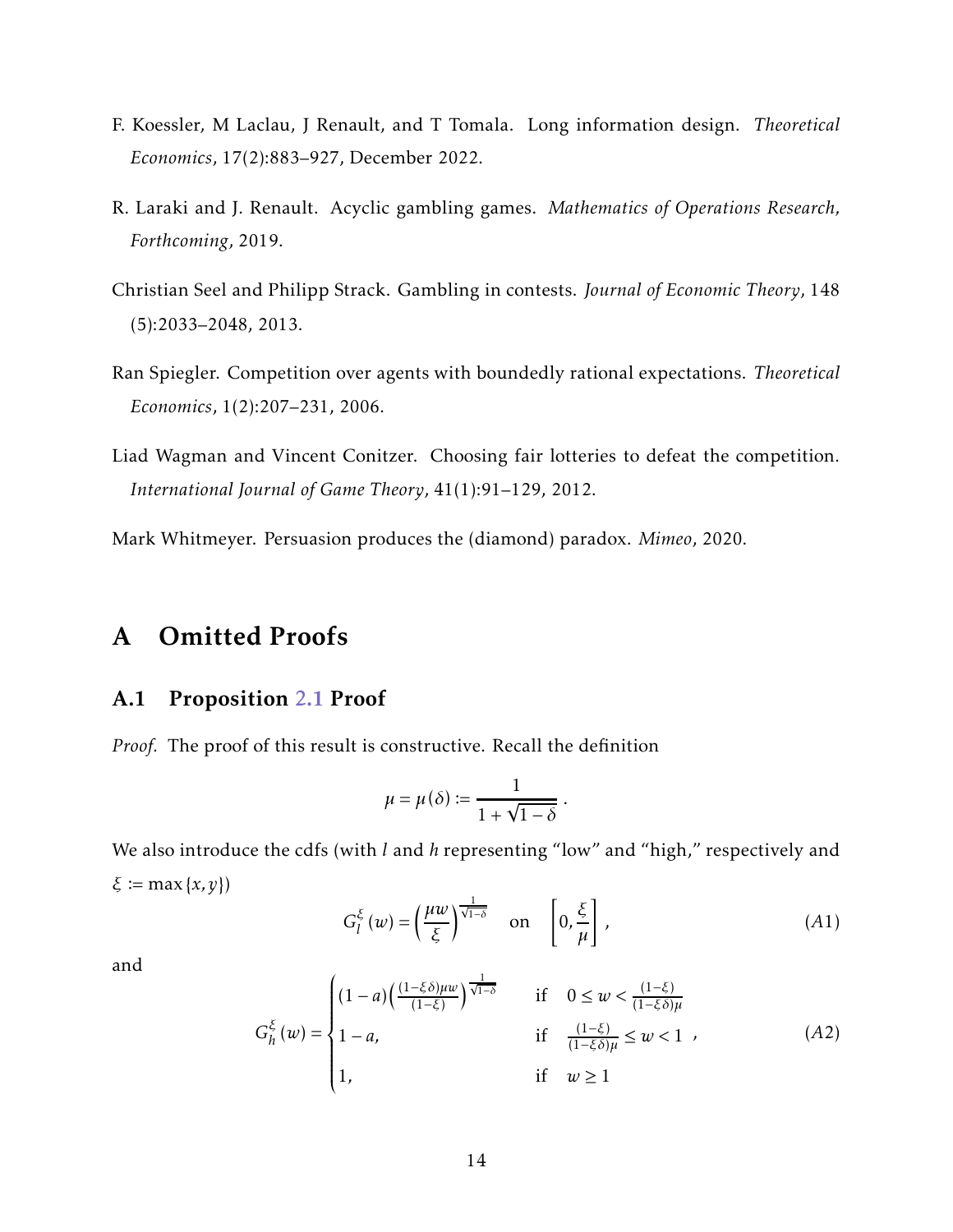where

$$
a = a(\xi) := 2 - \frac{1}{\xi} - \left(\frac{\delta}{1-\delta}\right) \frac{\left(1-\xi\right)^2}{\xi}.
$$

Let player 2 play the following Markovian strategy. Each period it chooses distribution *G* (though henceforth we suppress the subscript) defined as follows. When  $x \le y$ ,  $G = G_l^y$  $\frac{y}{l}$  if  $y \leq \mu$  and  $G = G_h^y$  $y$ <sup>*y*</sup> if  $y > \mu$ . When  $y < x$ ,  $G = \frac{x}{y}G_l^x$  $\frac{x}{l}+1-\frac{x}{y}$ *y* if  $x \le \mu$  and  $G = \frac{x}{y} G_h^x$  $\frac{x}{h}+1-\frac{x}{y}$  $\frac{x}{y}$  if  $x > \mu$ .

Given this, player 1 faces a Markov decision problem. Her payoff is (recursively):

$$
V(x,y) = \sup_{F \in \mathcal{F}_x} \left\{ \int_0^1 G(w) dF(w) + \delta \int_0^1 \int_0^1 V(w,z) g(z) dz dF(w) \right\}.
$$

Let us guess that the following strategy is an optimal strategy: if  $x \ge y$ , player 1 chooses the degenerate distribution with support on  $\{x\}$ ; and if  $x < y$ , she chooses a binary distribution with support {0*,y*}. A direct substitution and some algebra yields player 1 a continuation payoff of <sup>1</sup> 1−*δ*  $\left(1-\frac{y}{2}\right)$  $\left(\frac{y}{2x}\right)$  for realizations  $x \geq y$  and  $\frac{1}{1-\delta}$ *x*  $\frac{x}{2y}$  for realizations  $y > x$ . Appealing to the one-shot deviation principle, player 1 solves

$$
\sup_{F\in\mathcal{F}_x}\left\{\int_0^1\Phi(w)\,dF(x)\right\}\,,
$$

where

$$
\Phi(w) \coloneqq G(w) + \frac{\delta}{1-\delta} \int_0^w \left(1 - \frac{z}{2w}\right) g(z) dz + \int_w^1 \frac{w}{2z} g(z) dz.
$$

Substituting in for *G*, we have when  $\mu \ge x \ge y$ ,

$$
\Phi(w) = \begin{cases} \frac{1}{1-\delta} \left[ 1 + y \frac{w-2x}{2x^2} \right], & \text{if } 0 \le w < \frac{x}{\mu} \\ \frac{1}{1-\delta} \left[ 1 - \frac{y}{2x} \left( 1 - \sqrt{1-\delta} \right) \right], & \text{if } \frac{x}{\mu} \le w \le 1 \end{cases}
$$

when  $\mu \ge y \ge x$ ,

$$
\Phi(w) = \begin{cases} \frac{1}{1-\delta} \left[ \frac{w}{2y} \right], & \text{if } 0 \le w < \frac{y}{\mu} \\ \frac{1}{1-\delta} \left[ \frac{1}{2\mu} \right], & \text{if } \frac{y}{\mu} \le w \le 1 \end{cases}
$$

when  $x \geq \max{\{\mu, y\}}$ ,

$$
\Phi(w) = \begin{cases}\n\frac{1}{1-\delta} \left[ 1 + y \frac{w-2x}{2x^2} \right], & \text{if } 0 \le w < \frac{(1-x)}{(1-x\delta)\mu} \\
\frac{1}{1-\delta} \left[ 1 + \frac{y \left( \frac{(1+\sqrt{1-\delta})(1-x)}{1-\delta x} - 2x \right)}{2x^2} \right], & \text{if } \frac{(1-x)}{(1-x\delta)\mu} \le w < 1, \\
\frac{1}{1-\delta} \left[ \frac{y}{x} \left( 1 - \frac{a(x)}{2} - \delta \frac{x-a(x)}{2} \right) + 1 - \frac{y}{x} \right], & \text{if } 1 \le w\n\end{cases}
$$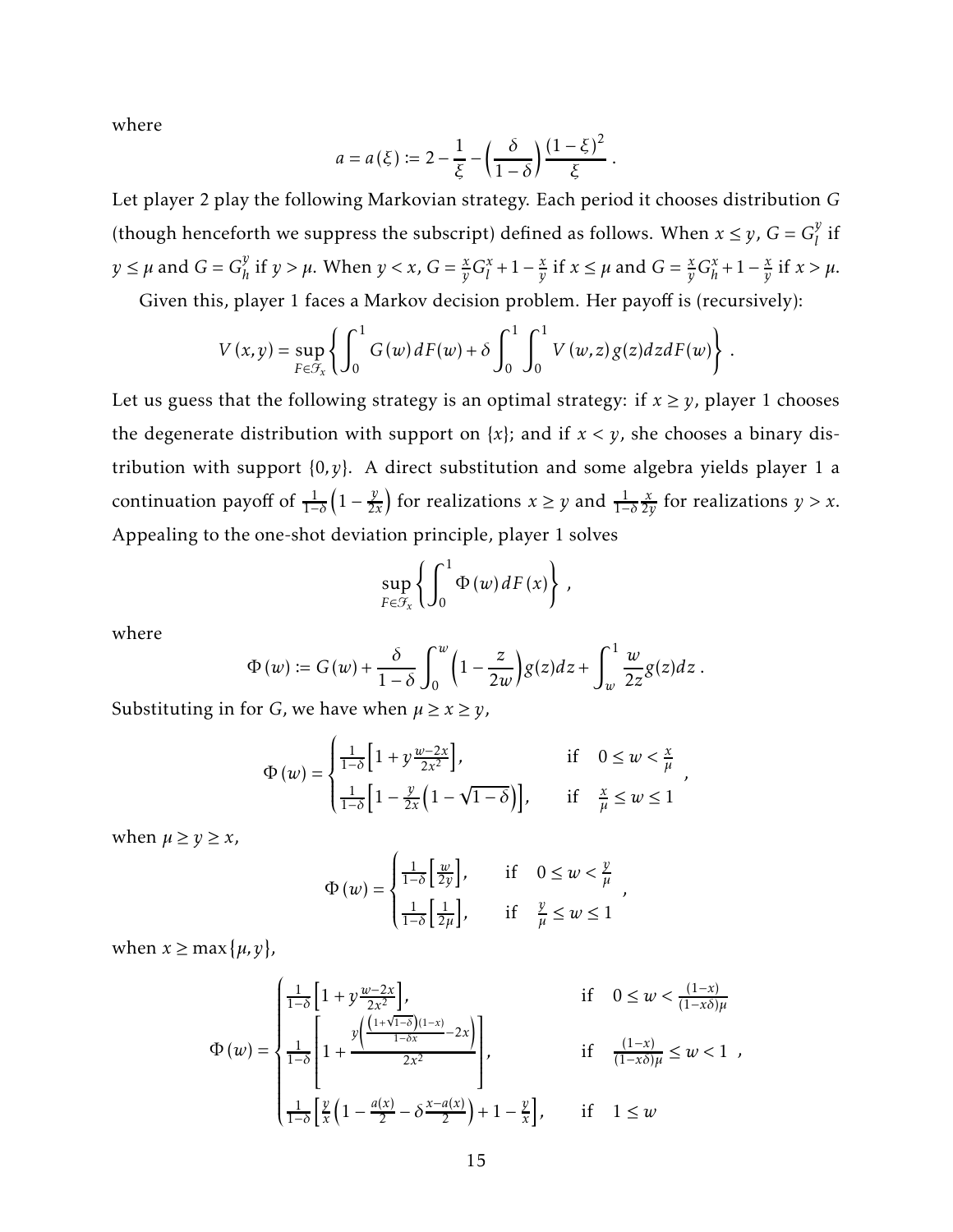and when  $y \ge \max{\{\mu, x\}}$ ,

$$
\Phi(w) = \begin{cases} \frac{1}{1-\delta} \left[ \frac{w}{2y} \right], & \text{if } 0 \le w < \frac{(1-y)}{(1-y\delta)\mu} \\ \frac{1}{1-\delta} \left[ \frac{(1-y)}{2y(1-y\delta)\mu} \right], & \text{if } \frac{(1-y)}{(1-y\delta)\mu} \le w < 1 \\ \frac{1}{1-\delta} \left[ 1 - \frac{a(y)}{2} - \delta \frac{y-a(y)}{2} \right], & \text{if } 1 \le w \end{cases}
$$

Evidently, our specified strategy is indeed optimal. Thus, player 2 can always guarantee herself the payoffs  $\frac{1}{1-}$ 1−*δ*  $\left(1 - \frac{x_0}{2y_0}\right)$  $\left(\frac{x_0}{2y_0}\right)$  when  $y_0 \ge x_0$  and  $\frac{1}{1-\delta}$  $\frac{y_0}{2}$  $\left(\frac{y_0}{2x_0}\right)$  when  $y_0 \le x_0$ . Since player 1 can do likewise, we conclude that the unique equilibrium payoff vector is as stated.  $\blacksquare$ 

#### A.2 Theorem [2.2](#page-7-0) Proof

*Proof.* The necessity of the linear payoff at equilibrium follows from [Boleslavsky and Cotton](#page-12-1) [\(2015](#page-12-1)). Sufficiency is immediate by concavification. Finally, it is straightforward to verify that the distribution *G* (Expressions *[A](#page-13-6)*1 and *[A](#page-13-7)*2) specified in Proposition [2.1'](#page-6-0)s proof is the unique solution to the differential equation that arises when specifying the linear payoff and imposing the various conditions (Bayes-plausibility and support).

#### A.3 Proposition [2.3](#page-8-1) Proof

*Proof.* Fix means  $y \leq x$ . Let G be the equilibrium distribution chosen by seller 1 for discount factor  $\delta$  and  $\hat{G}$  be its analog for discount factor  $\hat{\delta} > \delta$ . Let  $x \leq \mu(\delta)$ . It suffices to show that *G* crosses  $\hat{G}$  on (0,1) once from above on  $\left(0, \frac{x}{\hat{a}}\right)$  $\frac{x}{\hat{\mu}}$ . Obviously *G*(0) = *G*(0). Moreover,  $\frac{x}{\mu} > \frac{x}{\hat{\mu}}$  $\frac{x}{\hat{\mu}}$  and so  $G$  and  $\hat{G}$  intersect at least once on  $\left(0,\frac{x}{\hat{\mu}}\right)$  $\left(\frac{x}{\hat{\mu}}\right)$ . It remains to show that this intersection point is unique. Replacing  $\sqrt{1-\delta}$  and  $\sqrt{1-\delta}$  with  $\beta$  and  $\hat{\beta}$ , respectively, on  $[0, x(1+\hat{\beta})]$ , we define

$$
T(w) \coloneqq G(w) - \hat{G}(w) = \left(\frac{w}{x(1+\beta)}\right)^{\frac{1}{\beta}} - \left(\frac{w}{x(1+\hat{\beta})}\right)^{\frac{1}{\hat{\beta}}}.
$$

Directly,

$$
T'(w) = \frac{1}{w} \left[ \frac{1}{\beta} \left( \frac{w}{x(1+\beta)} \right)^{\frac{1}{\beta}} - \frac{1}{\hat{\beta}} \left( \frac{w}{x(1+\hat{\beta})} \right)^{\frac{1}{\hat{\beta}}} \right].
$$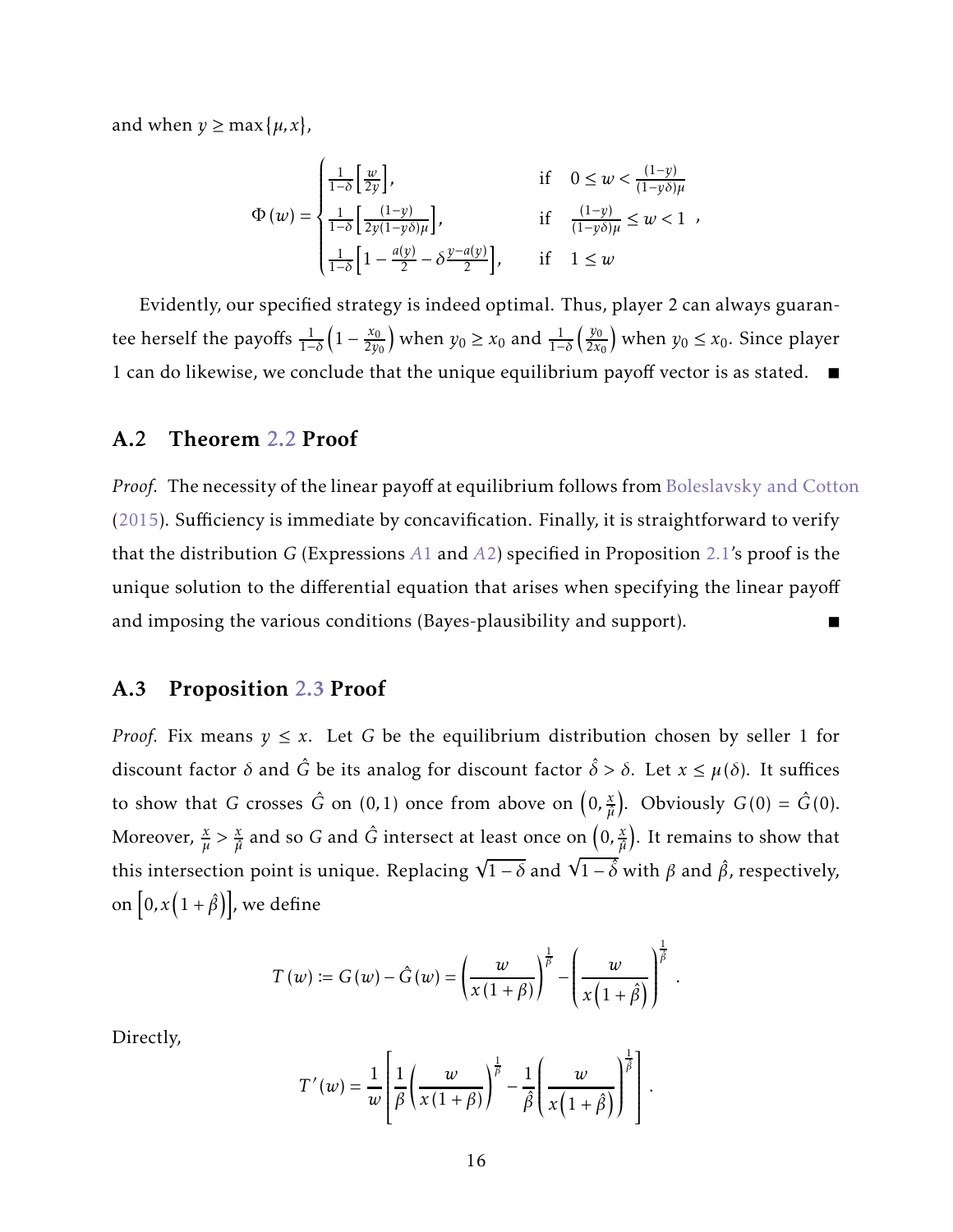Pick some  $a \in (0, x\left(1 + \hat{\beta}\right))$  at which point  $T\left( a \right) = 0$  (we argued above that such a point exists). Since  $\beta > \hat{\beta}$ , we have

$$
0 = \frac{T(a)}{\hat{\beta}a} = \frac{1}{\hat{\beta}a} \left[ \left( \frac{a}{x(1+\beta)} \right)^{\frac{1}{\beta}} - \left( \frac{a}{x(1+\hat{\beta})} \right)^{\frac{1}{\beta}} \right] > \frac{1}{a} \left[ \frac{1}{\beta} \left( \frac{a}{x(1+\beta)} \right)^{\frac{1}{\beta}} - \frac{1}{\hat{\beta}} \left( \frac{a}{x(1+\hat{\beta})} \right)^{\frac{1}{\beta}} \right] = T'(a) .
$$

Accordingly, whenever  $T$  crosses the axis on  $\big(0, x\big(1+\hat\beta\big)\big)$ , it must do so from above, which can therefore happen only once. The same steps can be followed to show that *G* crosses  $\hat{G}$  once from above when  $x \geq \mu(\delta)$ .

#### A.4 Theorem [3.1](#page-10-0) Proof

*Proof.* At any *t*, the state vector is the pair of then-current prior distributions  $(F_t, G_t)$ . The following remark is useful. Suppose at some point each seller's quality has been fully revealed. Denote this period *t* ∗–to clarify, this is the first period *t* such that the prior held by a consumer for each seller is degenerate.<sup>[5](#page-16-0)</sup> In that case, the state vector from period  $t^*$  on is  $(\delta_a, \delta_b)$ , for some  $(a, b) \in [0, 1]^2$ , where WLOG  $a \ge b$ . For any such vector, the maximal average total payoff for the two sellers is *a*. Then, in the parlance of [Fudenberg and Maskin](#page-12-12) [\(1986](#page-12-12)) (henceforth FM86), the feasible and strictly individually rational set is

<span id="page-16-1"></span>
$$
R(a,b) := \{x, y \in [0,1]^2 : a - b < x \le a \& 0 < y \le a - x\}.
$$

By Theorem 1 in [FM86,](#page-16-1)

Remark A.1. In the subgame commencing at period *t* ∗ in which the value realizations for sellers 1 and 2 are *a* and *b* ( $\leq$  *a*), respectively, for any  $(x, y) \in R(a, b)$  there exists a discount factor *δ* such that for any *δ* ≥ *δ δ* there is a subgame perfect equilibrium in which the vector of average payoffs for the two firms is (*x,y*).

Given this, we construct the equilibrium by having the firms provide full information in the first period  $(t = 0)$  and charge  $p = 0$ , then play the appropriate subgame perfect equilibrium in the (from period 1 on) *repeated*–that is, no longer dynamic–game. This

<span id="page-16-0"></span><sup>&</sup>lt;sup>5</sup>Shortly we will stipulate that  $t^* = 1$  on path, i.e., it is only initially ( $t = 0$ ) that a consumer's belief about a seller may be nondegenerate.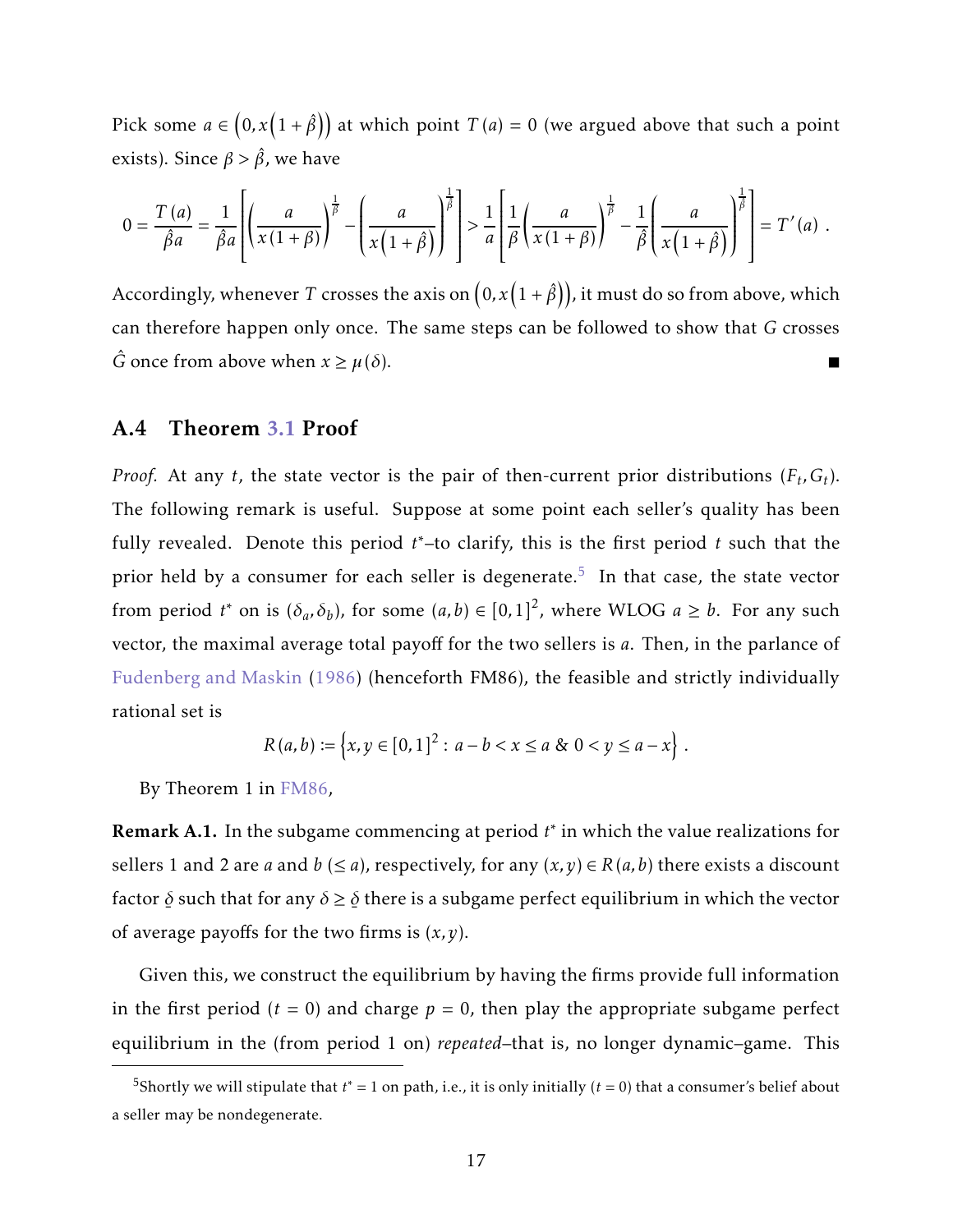construction evidently yields the set  $V(F_0,G_0).$  It remains to tackle deviations and specify strategies at subgames unreachable via unilateral deviations.

We can divide the remainder into the following three cases.

- Case 1: histories in which the state vector at some  $t \ge 1$  is  $(\delta_a, \delta_b)$  for some  $(a, b) \in$  $[0,1]^2$ , and at least one player deviated at some previous point.
- Case 2: histories in which the state vector at some  $t \geq 1$  is  $(F, G)$ , where at least one of *F* or *G* is not degenerate, and in which both players deviated previously.
- Case 3: histories in which the state vector at some  $t \ge 1$  is  $(F, \delta_b)$   $(b \in [0, 1])$ , where *F* is not degenerate, and in which only player 1 deviated at some previous point.

Now let us specify strategies in each case. We impose that at least one of  $F_0$  or  $G_0$  is not degenerate (or else [FM86'](#page-16-1)s folk theorem yields the result immediately), in which case *t*<sup>∗</sup> ≥ 1. Define  $p_i(t)$  to be 1 plus the number of times seller *i* charged a non-zero price before period *t*.

**Case 1:** WLOG  $a \geq b$ . We impose that if both players deviated at some preceding *t* ′ *< t*∗ they play a SPE from *t* <sup>∗</sup> on in which the vector of average payoffs is Í  $a-b+\frac{\eta_1^{p_1(t^*)}}{t^*}$  $\frac{p_1(t^*)}{t^*}, \frac{\eta_2^{p_2(t^*)}}{t^*}$ 2 *t* ∗ ! for some small  $1 \gg \eta_1, \eta_2 > 0$ . If only one player deviated at some previous point, we stipulate that the vector of average payoffs from *t* ∗ on is  $\left(a - b + \frac{\varepsilon^{p_1(t^*)}}{t^*}\right)$  $\frac{f^{(t^*)}}{t^*}$ ,  $b - \frac{\varepsilon^{p_1(t^*)}}{t^*}$ *t* ∗ ), if it was player 1 who deviated, and  $\left(a - \frac{\varepsilon^{p_2(t^*)}}{t^*}\right)$  $\frac{e^{t^*}}{t^*}$ ,  $\frac{e^{p_2(t^*)}}{t^*}$ *t* ∗ ), if it was player 2 who deviated, for some small 1 ≫ *ε >* 0. [FM86](#page-16-1) guarantees that such SPE exist (starting from period  $t^*$ ) provided  $\delta$  is sufficiently large.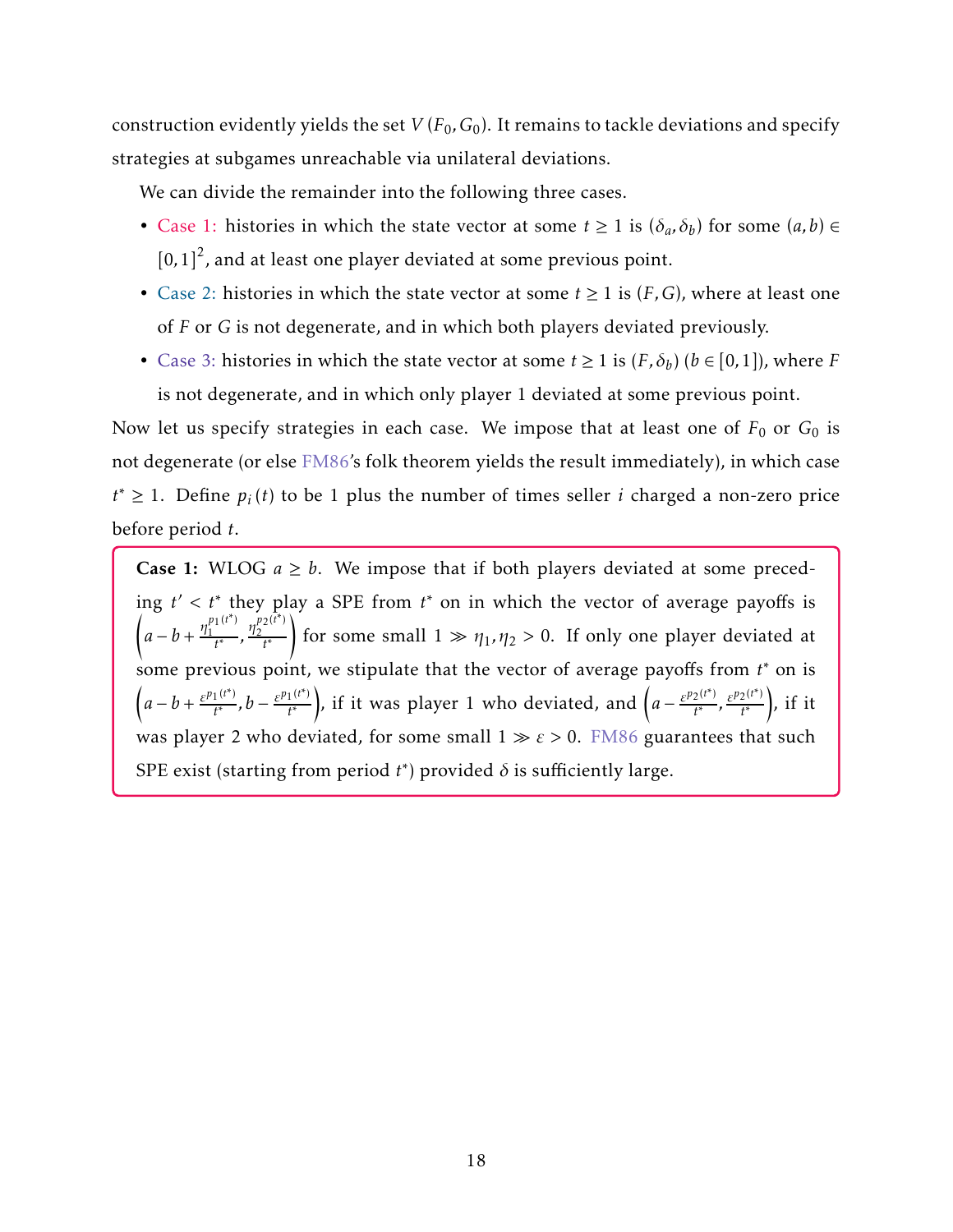**Case 2:** We specify that both players charge price  $p = 0$  and provide full information. Consequently, the state in  $t + 1$  is  $(\delta_a, \delta_b)$  (for some  $a, b \in [0, 1]$ ), which is case 1, and so the vector of average payoffs from then on is either  $\left(a - b + \frac{\eta_1^{p_1(t)}}{t+1}\right)$  $\frac{\eta_1^{p_1(t)}}{t+1}$ ,  $\frac{\eta_2^{p_2(t)}}{t+1}$ 2  $\frac{p_2^{p_2(t)}}{t+1}$  or  $\int$  *η*<sup>p</sup><sub>1</sub></sub>(*t*)  $\frac{p_1(t)}{t+1}$ ,  $b-a+\frac{\eta_2^{p_2(t)}}{t+1}$ 2  $\binom{p_2(t)}{2}$ , depending on whether *a* or *b* is higher, and where  $1 \gg \eta_1$ ,  $\eta_2 > 0$ are small. On path,  $p_i(t) = p_i(t+1)$  for  $i = 1, 2$ . The two players' average payoffs are

$$
u_1 := \delta \left\{ \frac{\eta_1^{p_1(t)}}{t+1} + \int_0^1 \int_b^1 (a-b) dF_t(a) dG_t(b) \right\},\,
$$

and

$$
u_2 := \delta \left\{ \frac{\eta_2^{p_2(t)}}{t+1} + \int_0^1 \int_0^b (b-a) dF_t(a) dG_t(b) \right\}.
$$

Appealing to the one-shot deviation principle, suppose player 1 deviates by charging  $p' \in (0,1]$  [a](#page-18-0)nd choosing some signal.<sup>*a*</sup> Player 1's payoff is bounded above by

$$
(1-\delta)\int_0^1\int_b^1(a-b)\,dF_t(a)\,dG_t(b)+\delta\left\{\frac{\eta_1^{p_1(t)+1}}{t+1}+\int_0^1\int_b^1(a-b)\,dF_t(a)\,dG_t(b)\right\}\,,
$$

which is less than  $u_1$  for all sufficiently large  $\delta$ . The same logic implies that player 2 cannot deviate profitably to some *p* ′′ *>* 0. Any immediate gain will vanish as *δ* approaches 1 and her payoff in the cooperative portion will be discretely lower.

<span id="page-18-0"></span>*a* It is clear that player 1 cannot profit by a deviation in which she continues to charge price 0. This merely delays the cooperative (repeated-game) portion of the dynamic game.

Case 3: This is analogous to the previous case: we specify that both players charge  $p = 0$  and that seller 1 provides full information. The remainder proceeds in a kindred manner *mutatis mutandis*.

Finally, we need to check incentives in period 0. WLOG we do so for seller 1. Recall that seller 2 is providing full information. On path, seller 1 obtains some  $v_1 \in$ *(V*<sub>1,*min*</sub>, *V*<sub>1,*max*</sub>). If it deviates at *t* = 0, for any *ρ* > 0 there exists a  $\hat{\delta}$  < 1 such that for